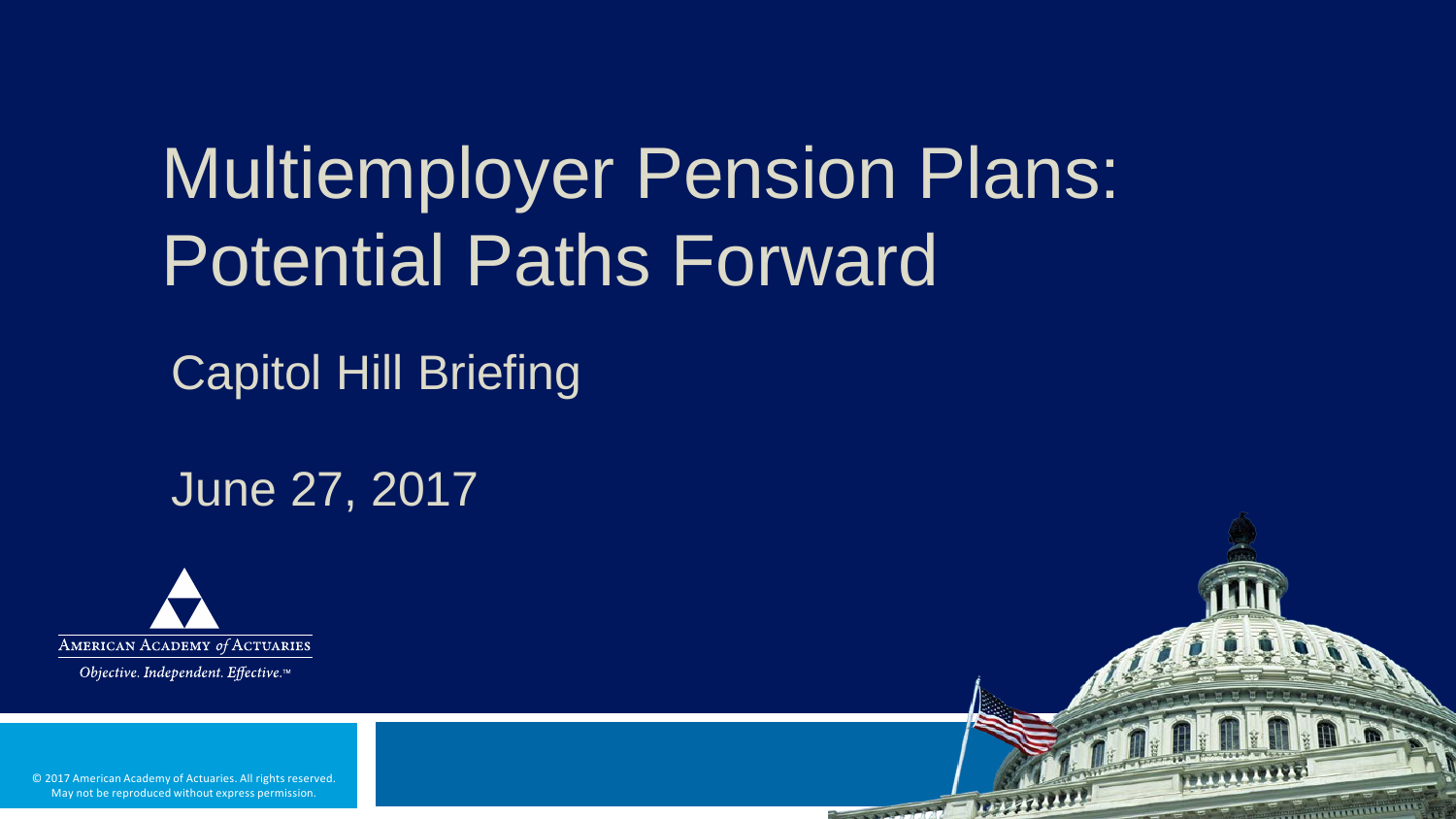## About the Academy

 $\Box$  The American Academy of Actuaries is a 19,000-member professional association whose mission is to serve the public and the U.S. actuarial profession. For more than 50 years, the Academy has assisted public policymakers on all levels by providing leadership, objective expertise, and actuarial advice on risk and financial security issues. The Academy also sets qualification, practice, and professionalism standards for actuaries in the United States.

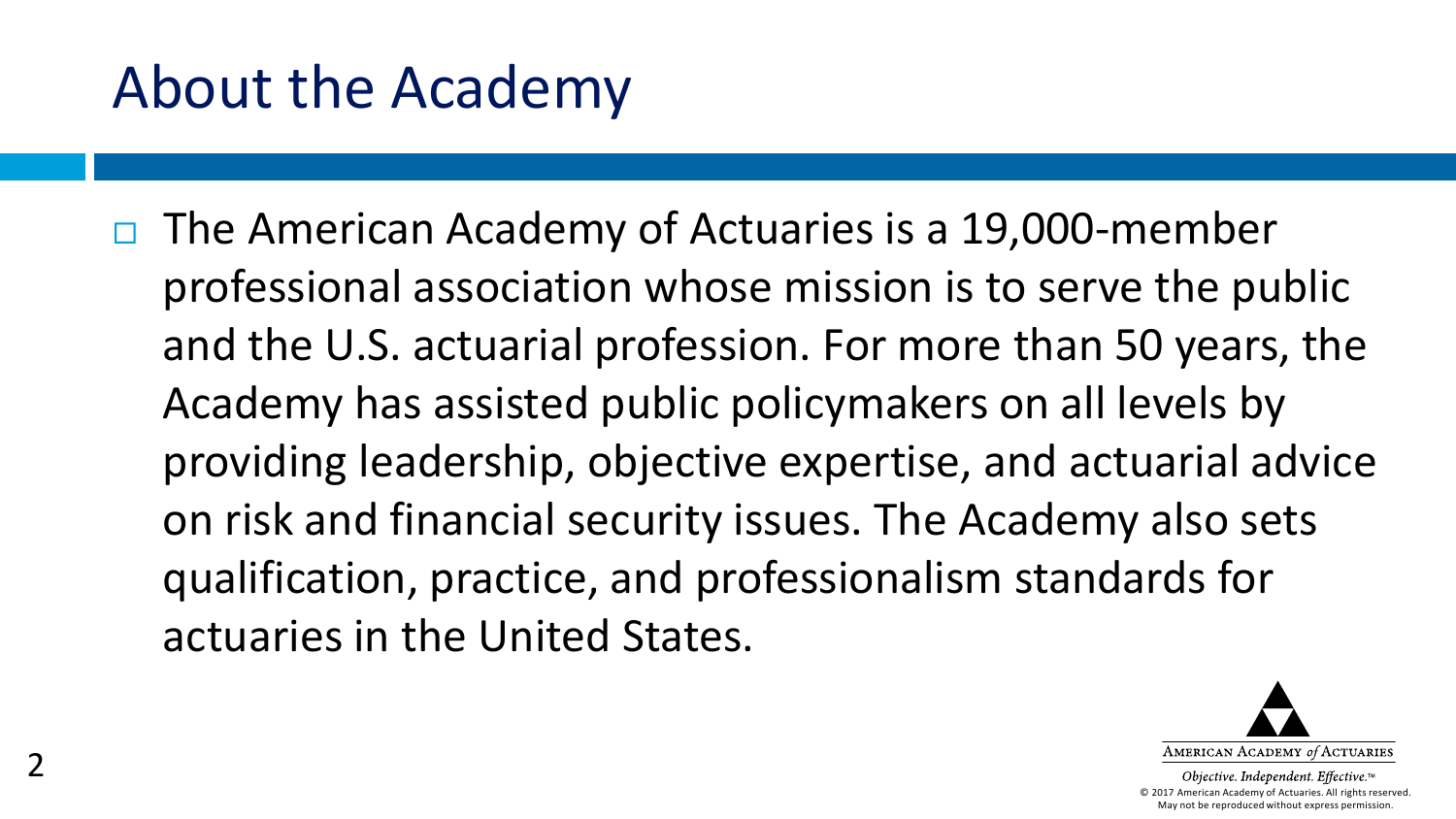## Today's Presenters



Ted Goldman, MAAA, FSA, FCA Senior Pension Fellow American Academy of Actuaries



Christian Benjaminson, MAAA, FSA, EA, FCA Member, Multiemployer Plans Subcommittee American Academy of Actuaries



Josh Shapiro, MAAA, FSA, EA, FCA Chairperson, Multiemployer Plans Subcommittee American Academy of Actuaries



Bill Hallmark, MAAA, ASA, EA, FCA Vice President, Pension Practice Council American Academy of Actuaries

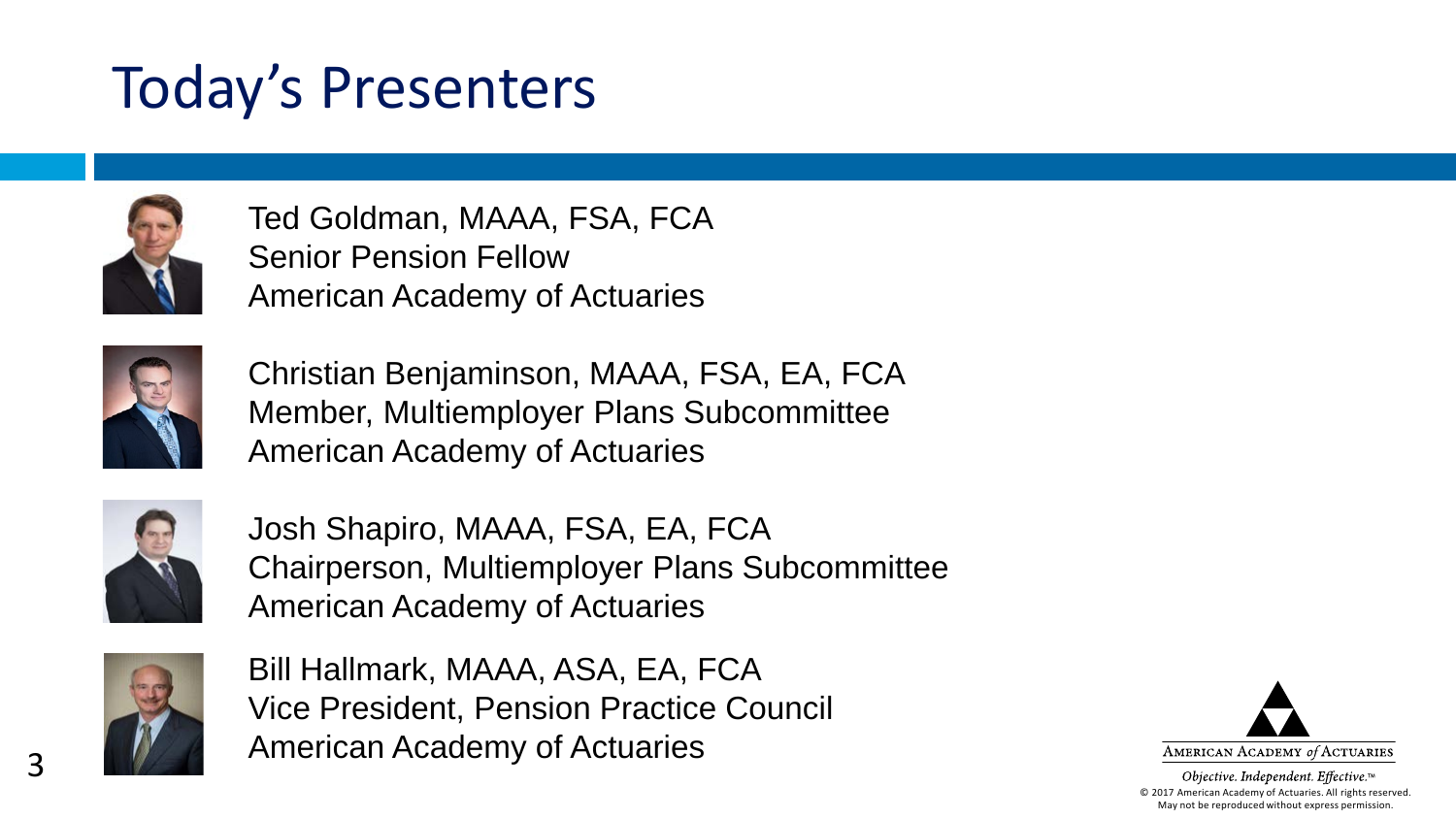

- $\Box$  The Basics
- □ Multiemployer Challenges
- Potential Paths Forward
	- **Q** Legacy benefits
	- **O** Future benefits
- $\Box$

4

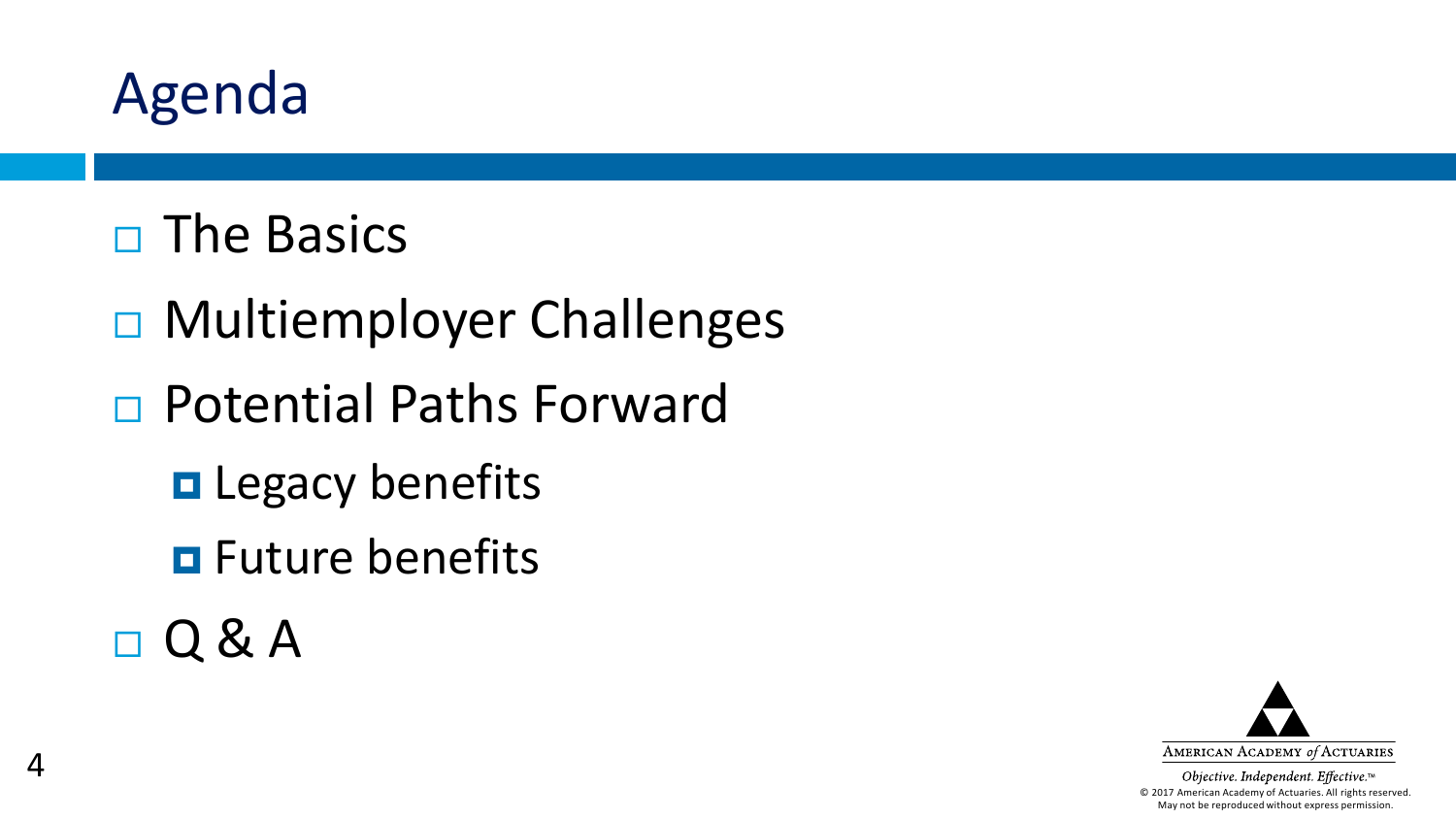## Multiemployer Pension Plans: Potential Paths Forward

Today's briefing is based on the Multiemployer Subcommittee's issue brief, *Overview of Multiemployer Pension System Issues.* <http://www.actuary.org/multiemployer>

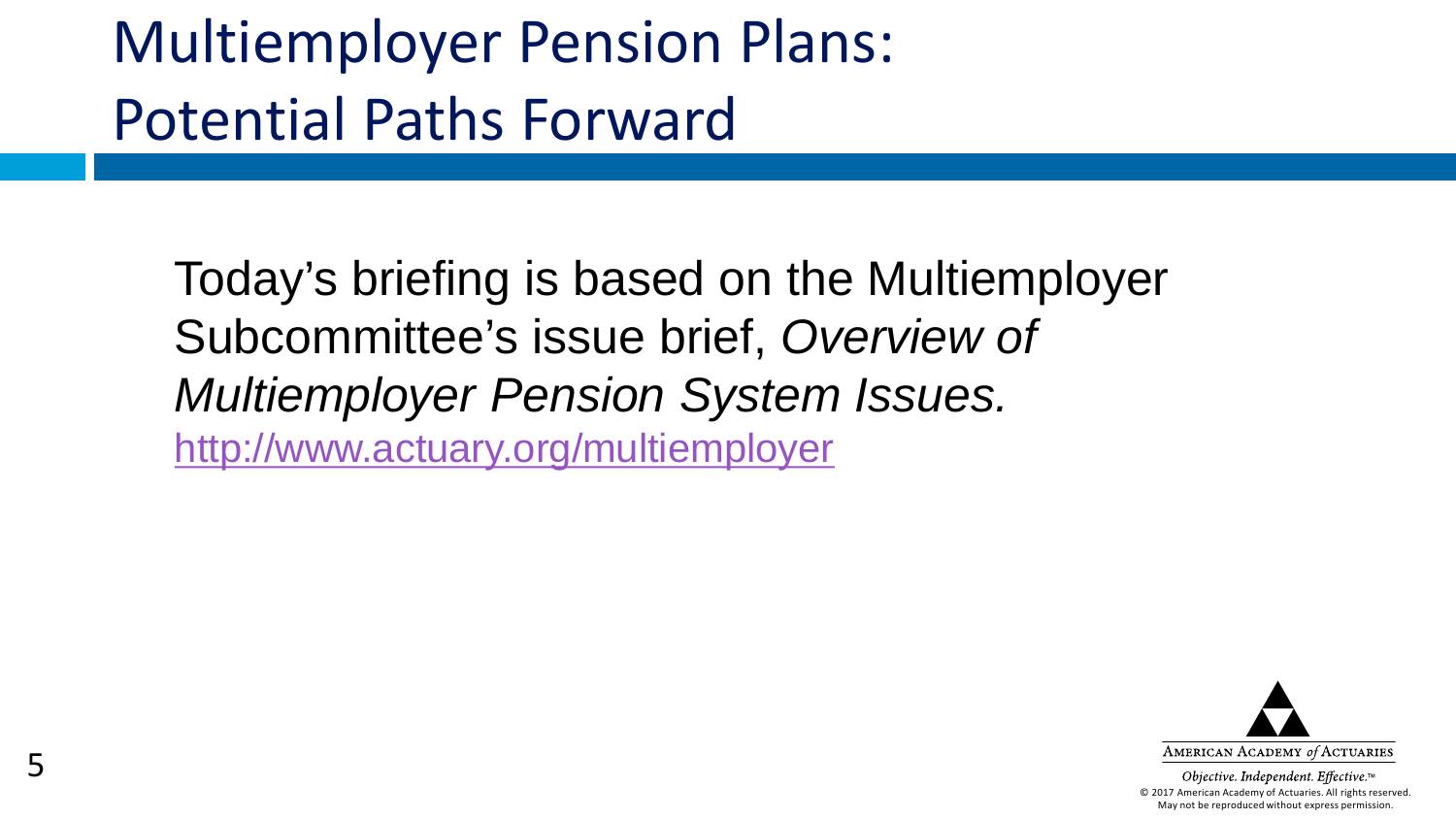## Introduction

- Over one million people may lose expected retirement income
- $\Box$  There are only two overarching approaches, or some combination of:
	- **D** More money
	- $\Box$  Lower benefits
- $\Box$  All alternatives have pros and cons
- The longer we wait the harder the options are to implement (and the fewer there are)
- $\Box$  Ideally, address short-term needs AND shore up retirement security for the future

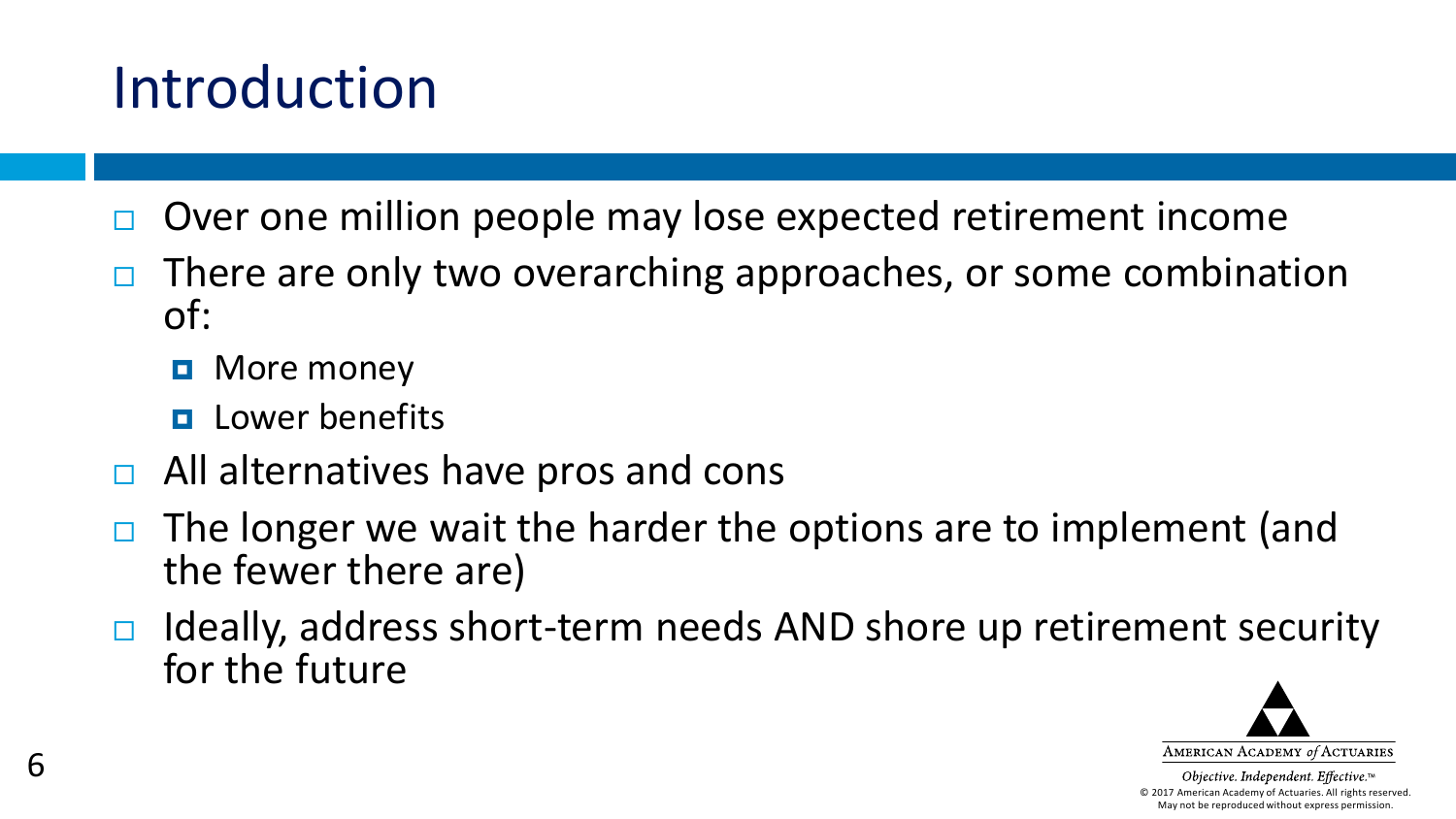## THE BASICS



Objective. Independent. Effective.™

© 2017 American Academy of Actuaries. All rights reserved. May not be reproduced without express permission.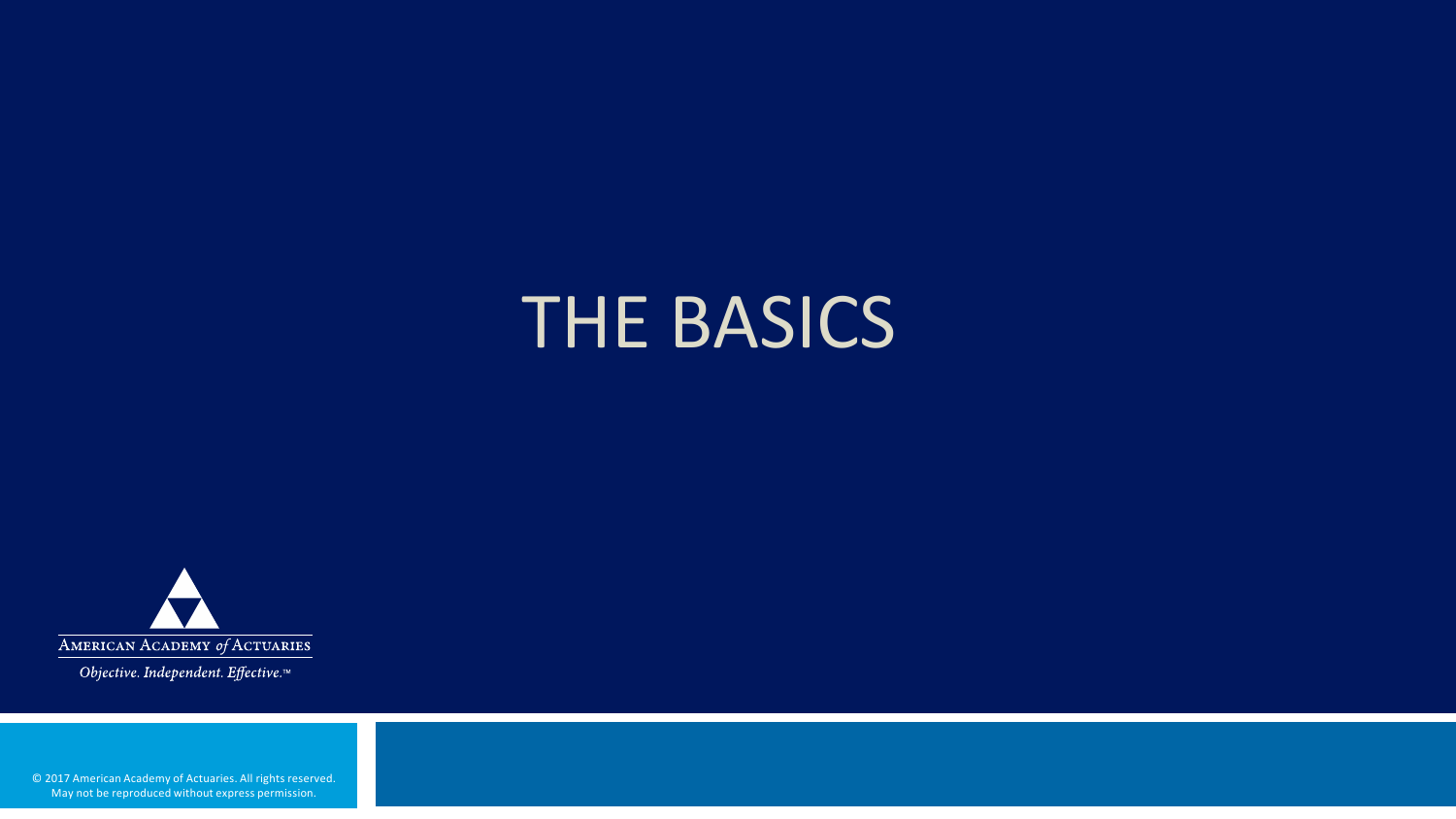### Brief Overview

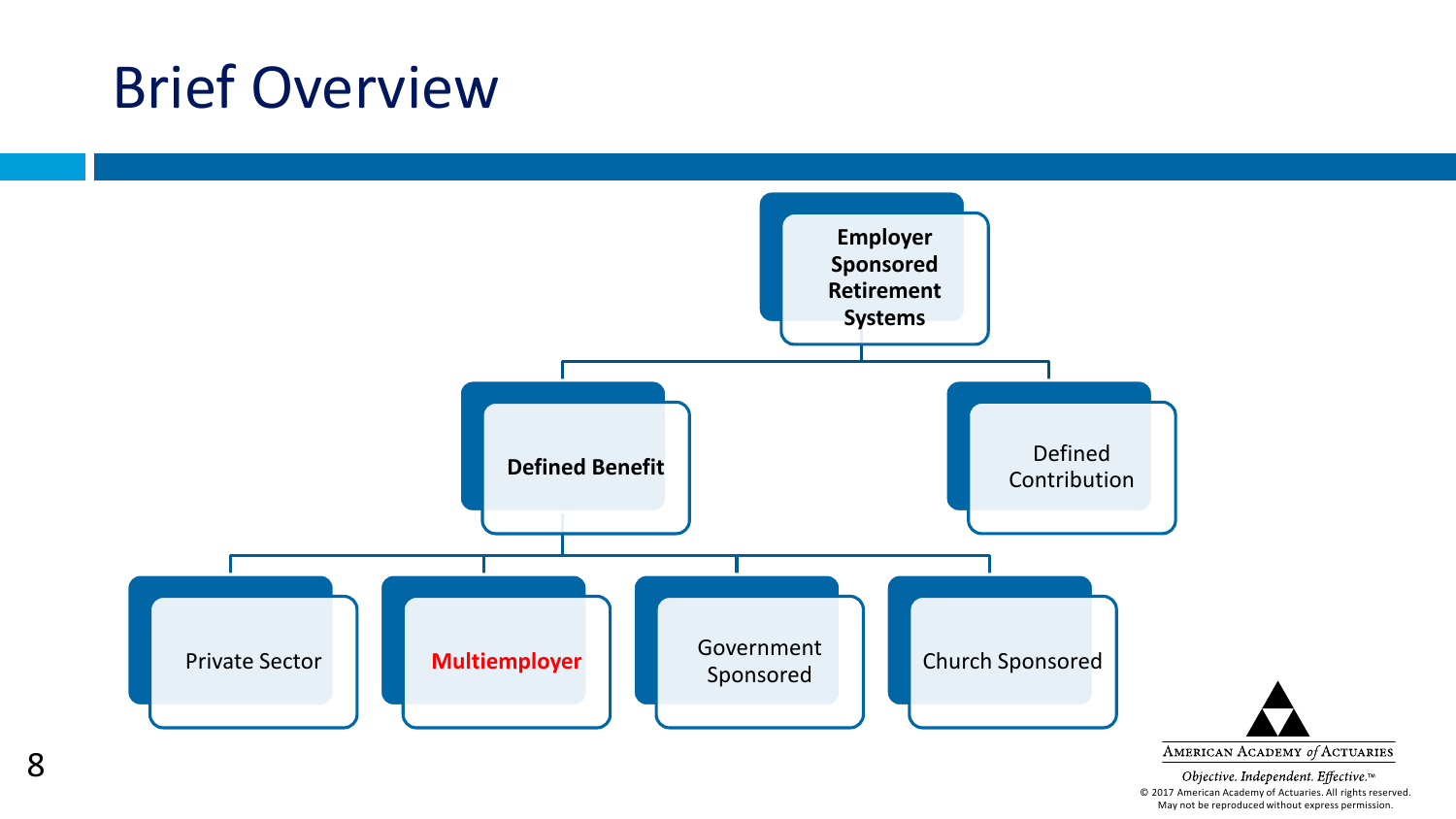## Multiemployer Plan Basics

- $\Box$  Contributions are collectively bargained
- $\Box$  Benefit levels are set by trustees
- $\Box$  Plans are typically organized industry by industry
- □ Multiemployer system principles
	- **□** Aligned with industry workforce patterns
	- **□** Conducive to collective bargaining process
	- **D** Aligned with employee needs

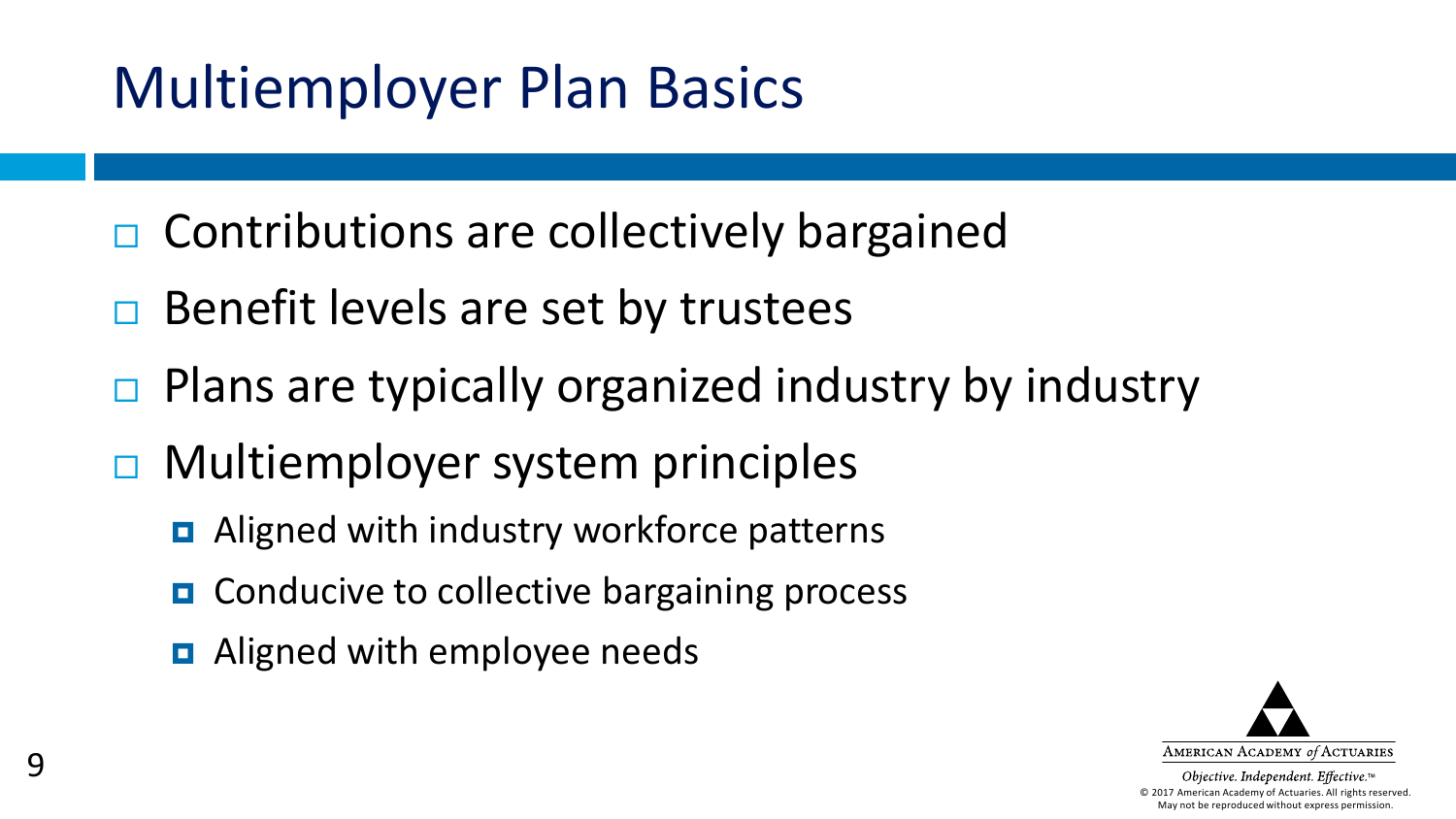## Multiemployer PBGC Basics

- $\Box$  PBGC is a federal agency created by ERISA
	- **PBGC has separate single and** multiemployer programs
- $\Box$  Pays a guaranteed level of benefit when a plan becomes insolvent
	- $\blacksquare$  For a participant with 30 years of service, the maximum guarantee is \$12,870 per year
- $\Box$  Financing comes primarily from per participant insurance premiums
	- Premiums have increased significantly, particularly in recent years
	- **Premiums still represent a relatively small** portion of a participant's wage package



Objective. Independent. Effective.™ © 2017 American Academy of Actuaries. All rights reserved. May not be reproduced without express permission.

#### **PBGC Premiums**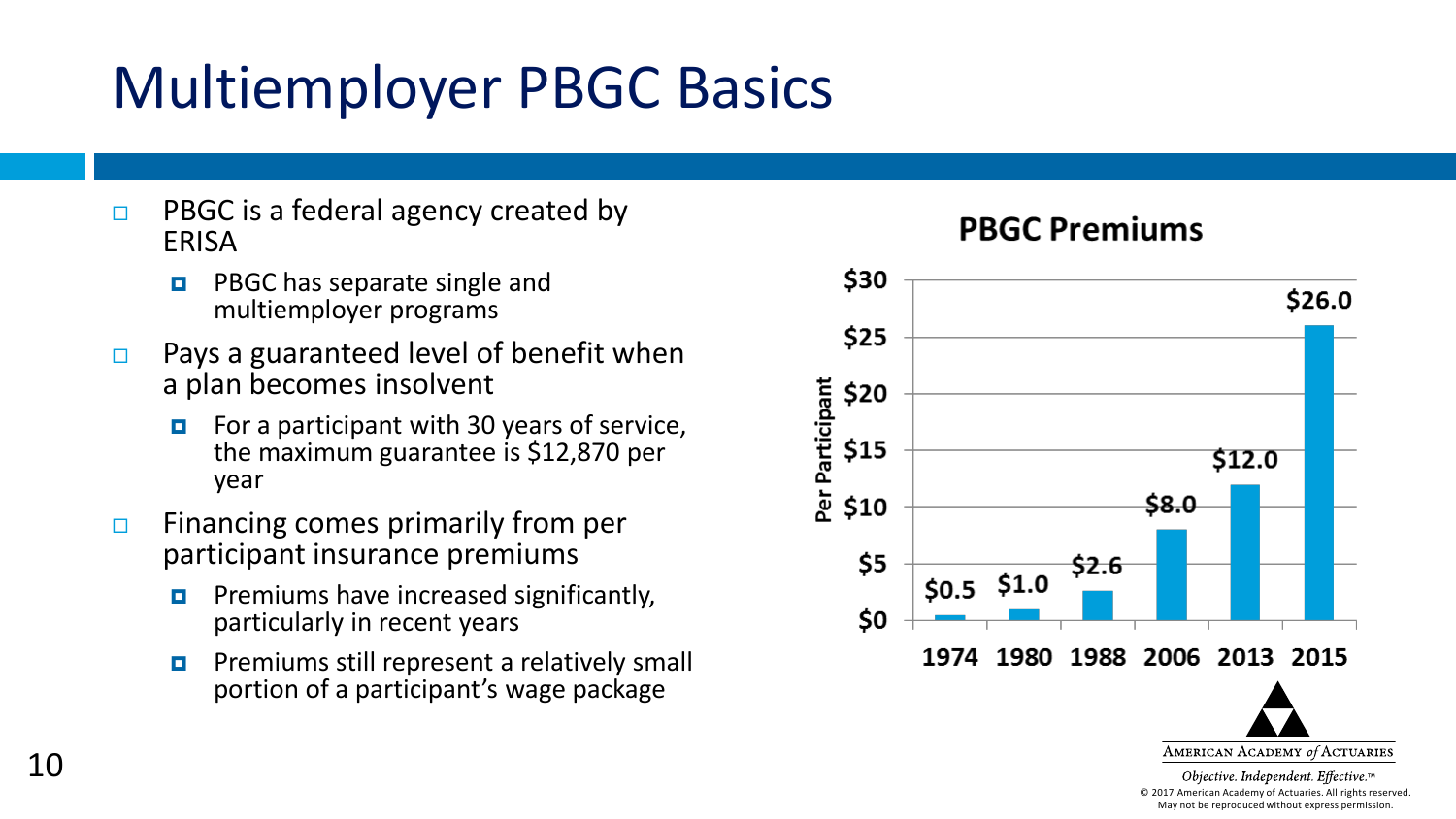## Recent Key Legislative Changes

- □ Pension Protection Act of 2006 (PPA)
	- Created "critical" and "endangered" zone status
	- Incorporated projections into funding standards
	- Required funding improvements and rehabilitation plans
- □ Multiemployer Pension Reform Act of 2014 (MPRA)
	- Created "critical and declining" zone status
	- **D** Created process for benefit reductions
	- D Doubled PBGC premiums

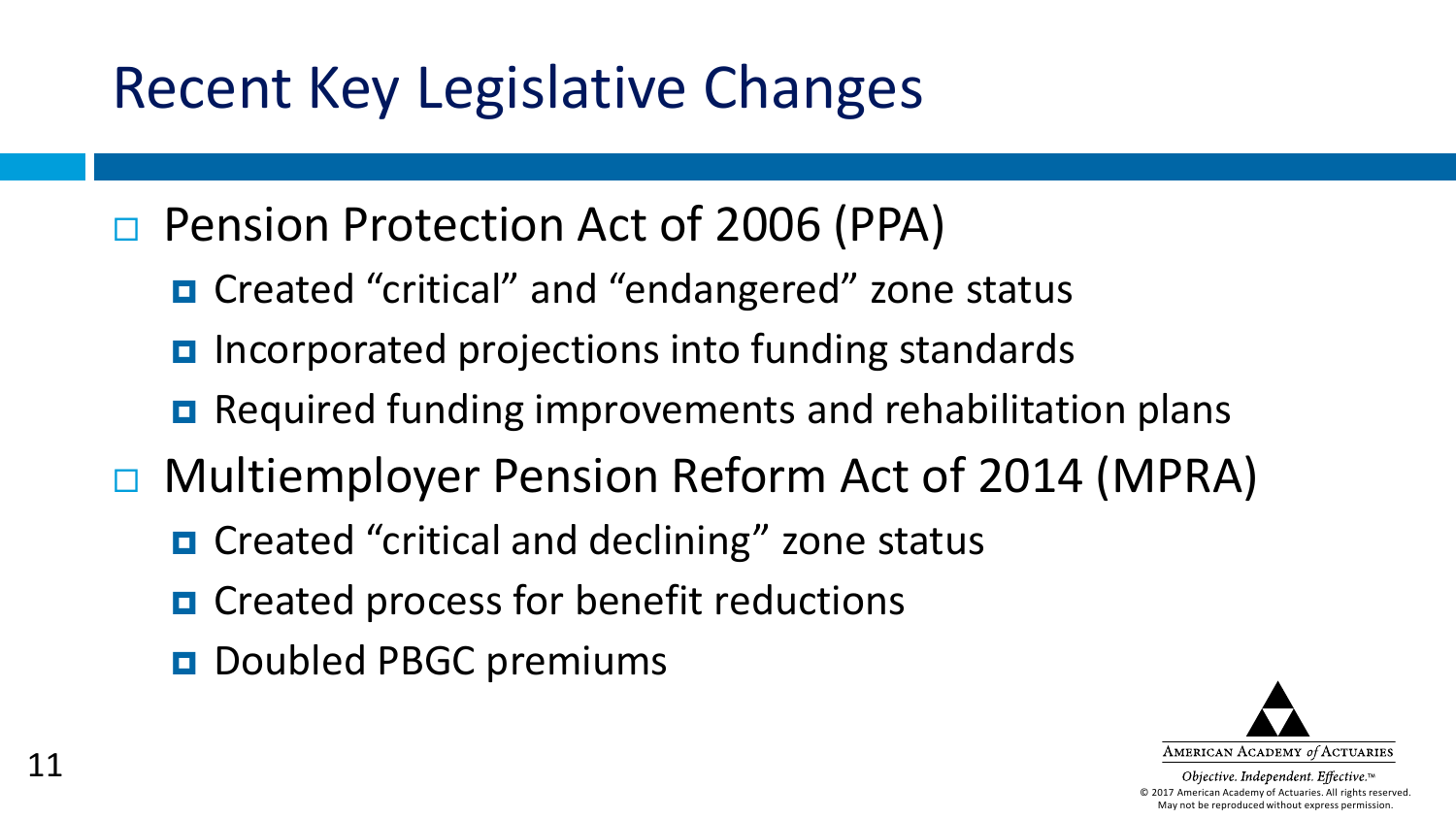## MULTIEMPLOYER CHALLENGES



Objective. Independent. Effective.™

© 2017 American Academy of Actuaries. All rights reserved. May not be reproduced without express permission.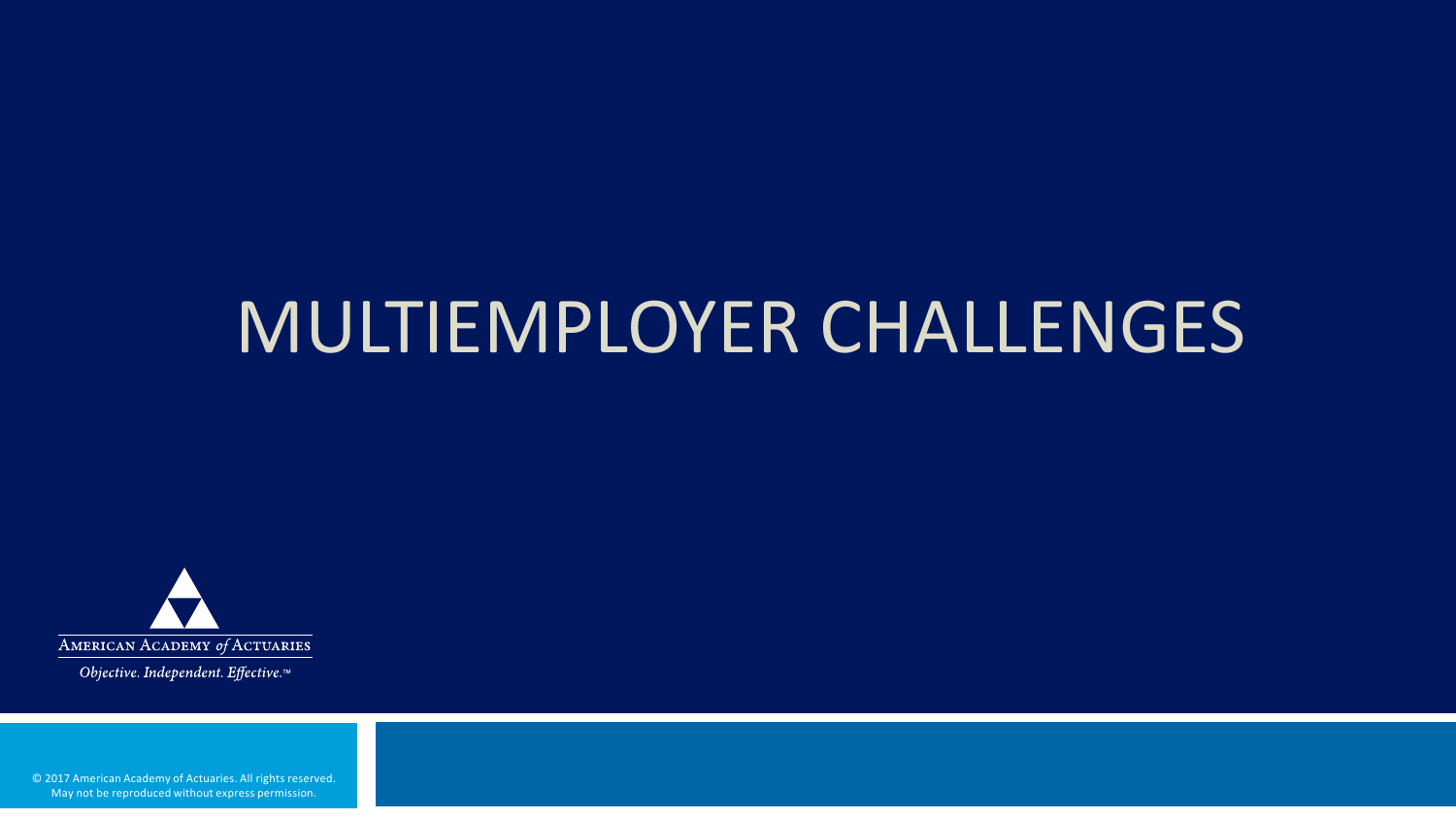- $\Box$  Roughly 1,400 multiemployer plans
	- Over 10 million active, inactive, and retired workers
- Approximately 100 plans are critical and declining
	- **Projected to exhaust their assets within the next 20 years**
	- **These plans contain roughly 1 million participants**
- Additional plans are already insolvent
- Others projected to fail beyond 20 years

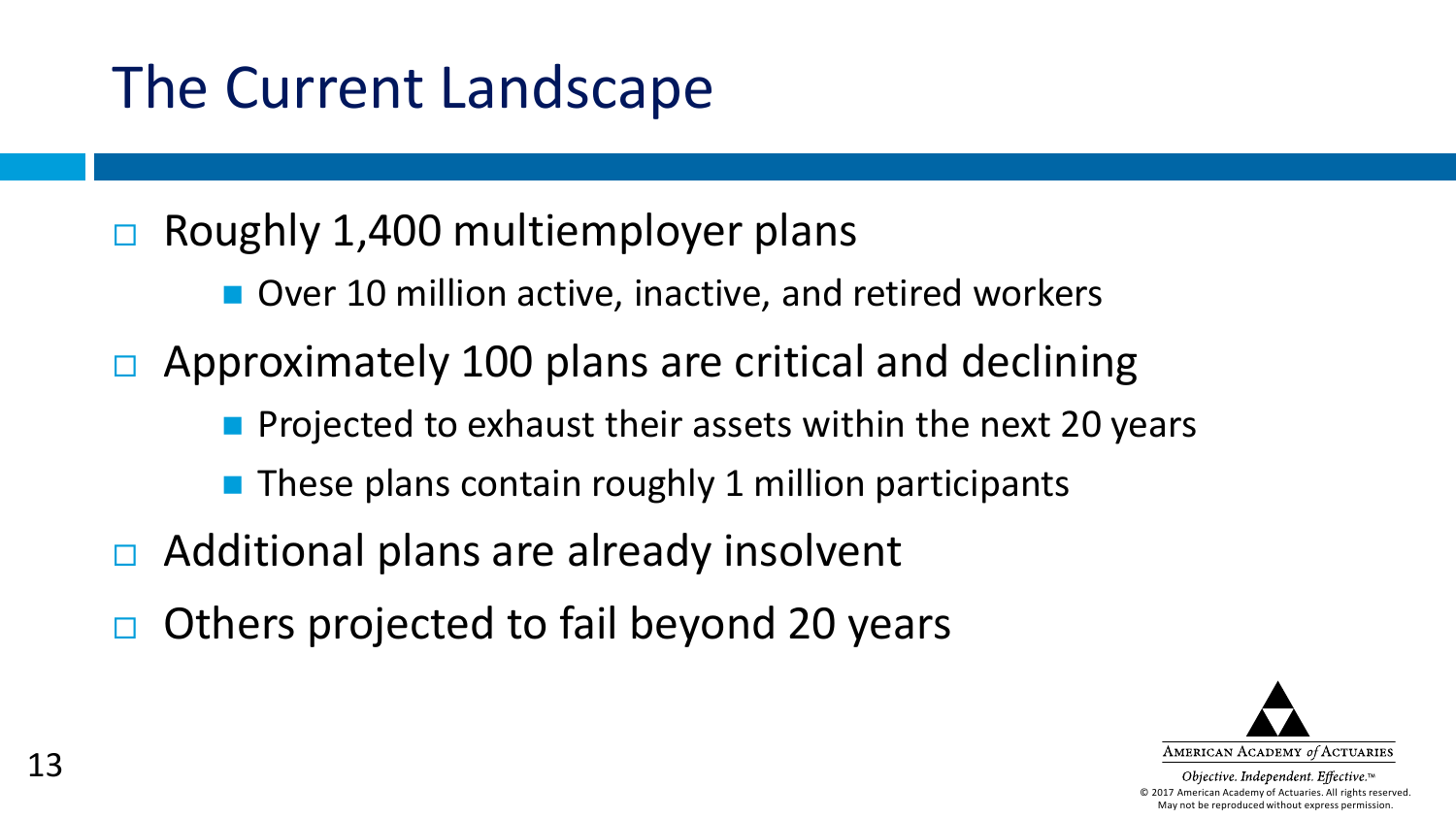- $\Box$  Remaining plans projected to have sufficient assets to pay benefits
	- **Not immune from risk**
- $\Box$  Risk magnified because:
	- $\blacksquare$  Plans struggle to retain contributing employers
	- Very few companies willing to join the system
	- $\blacksquare$  Industries continue to change

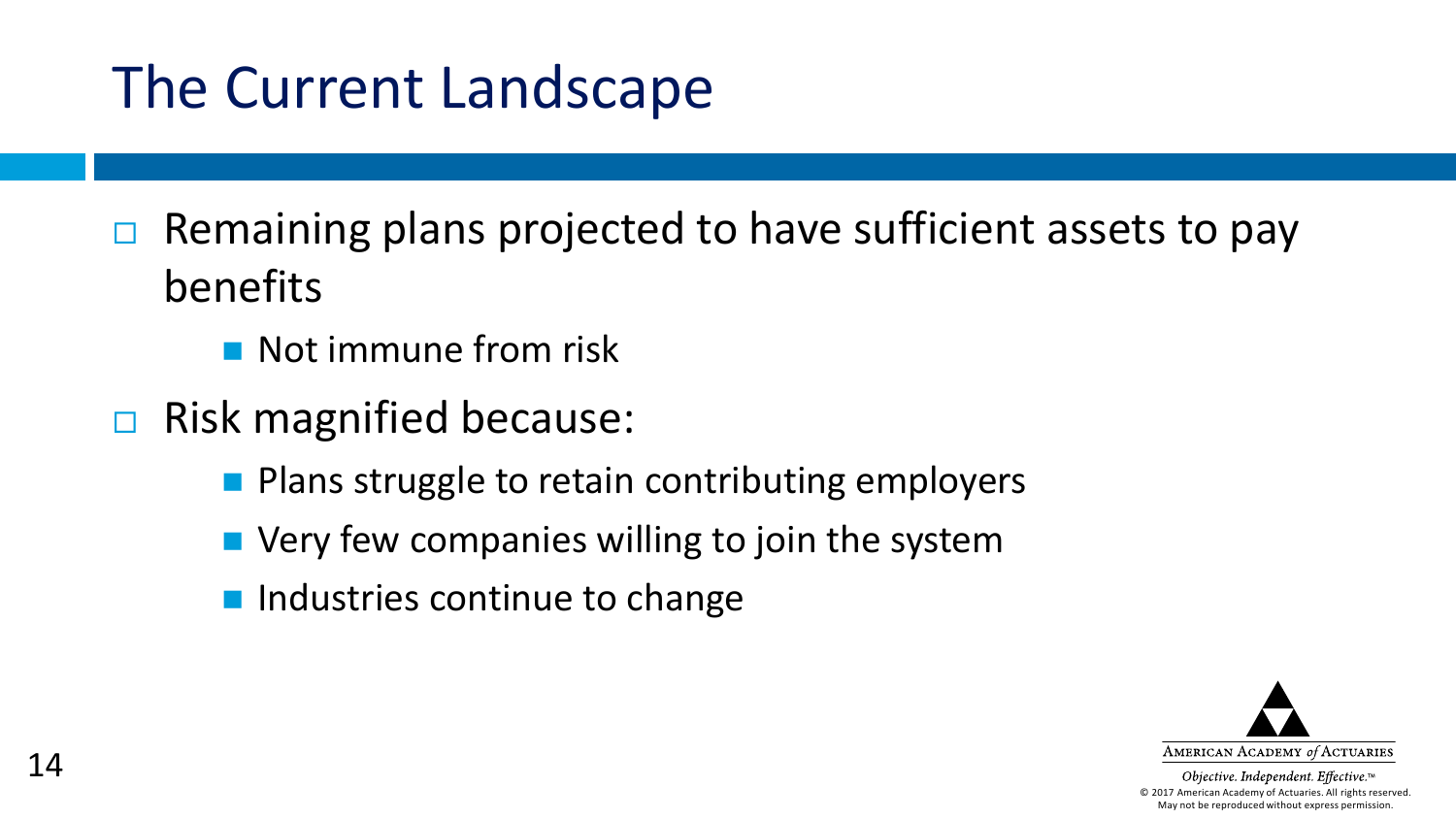- □ PBGC assistance may be constrained
	- **Multiemployer** program underfunded by nearly \$60 billion
	- **Projected to exhaust** its assets in 8 years



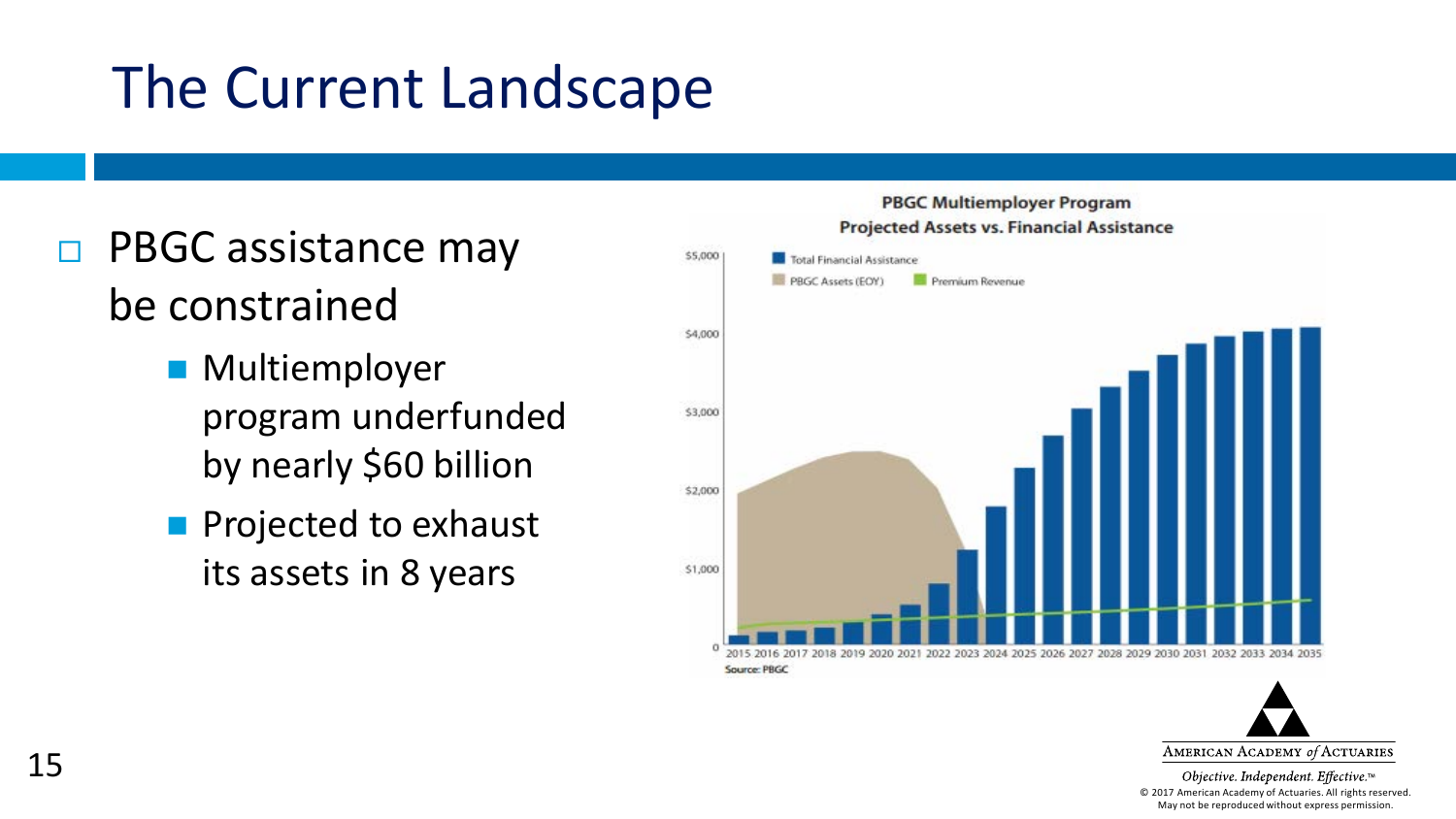$\Box$  PBGC multiemployer guarantee is already low

- Participants in failing plans face benefit losses even if PBGC is able to pay its guarantee
- $\Box$  Dramatically larger benefit losses if PBGC fails
- $\Box$  Hypothetical illustration for a participant with 30 years of service:
	- Underlying benefit payable from plan: \$26,000
	- Amount covered by PBGC guarantee: \$12,870
	- Amount payable after PBGC insolvency: \$2,000
- $\Box$  Benefit losses could impact other social welfare programs

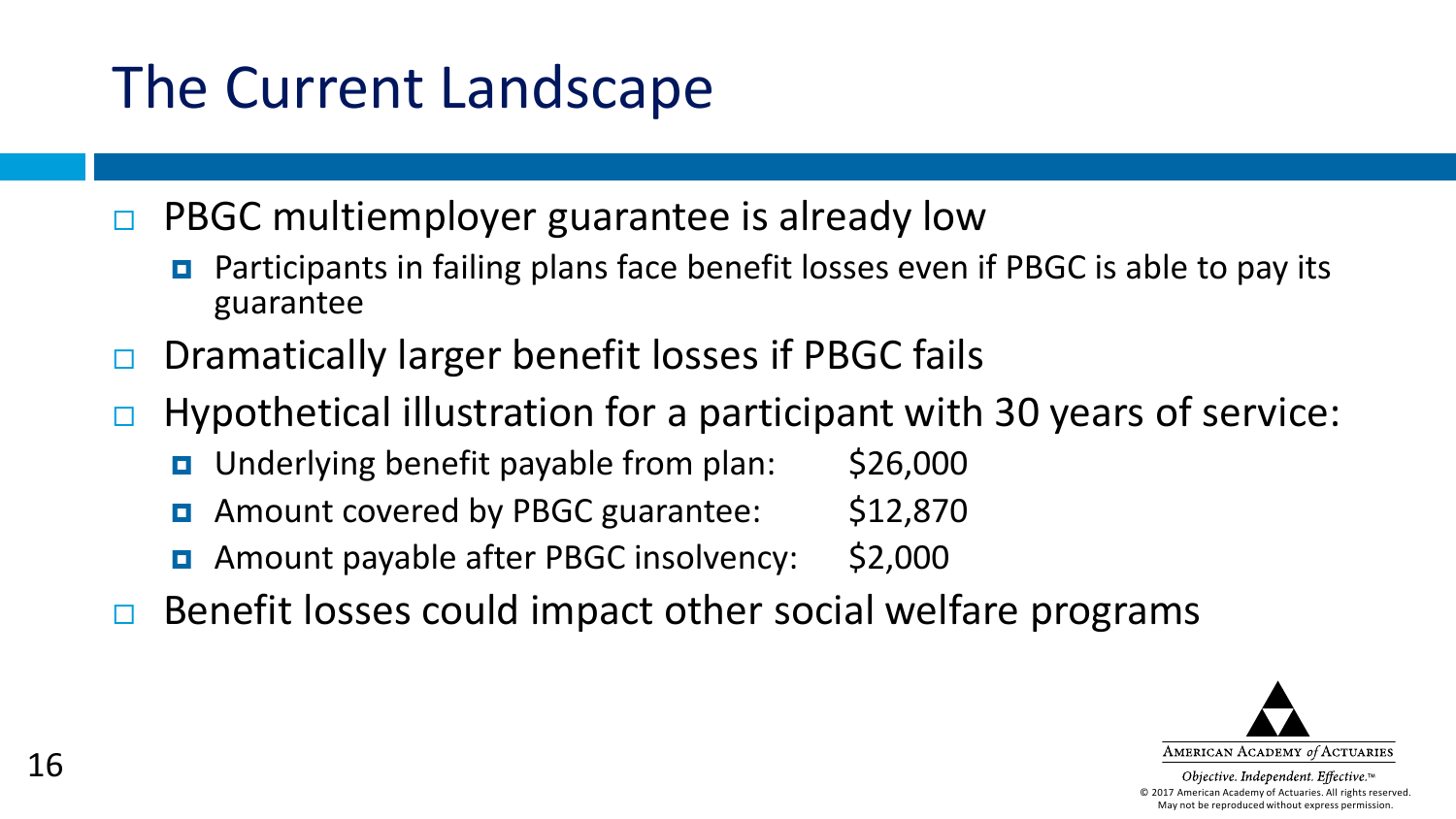## How The Current Situation Developed

- $\Box$  Benefits supported by diversified asset portfolios
- □ Past surpluses not retained to offset future losses
- Plans became more mature
- $\Box$  Declines in covered workforce
- $\Box$  Employers have exited the system
	- Often without paying full withdrawal liability
- Dramatic asset losses in the "Great Recession"

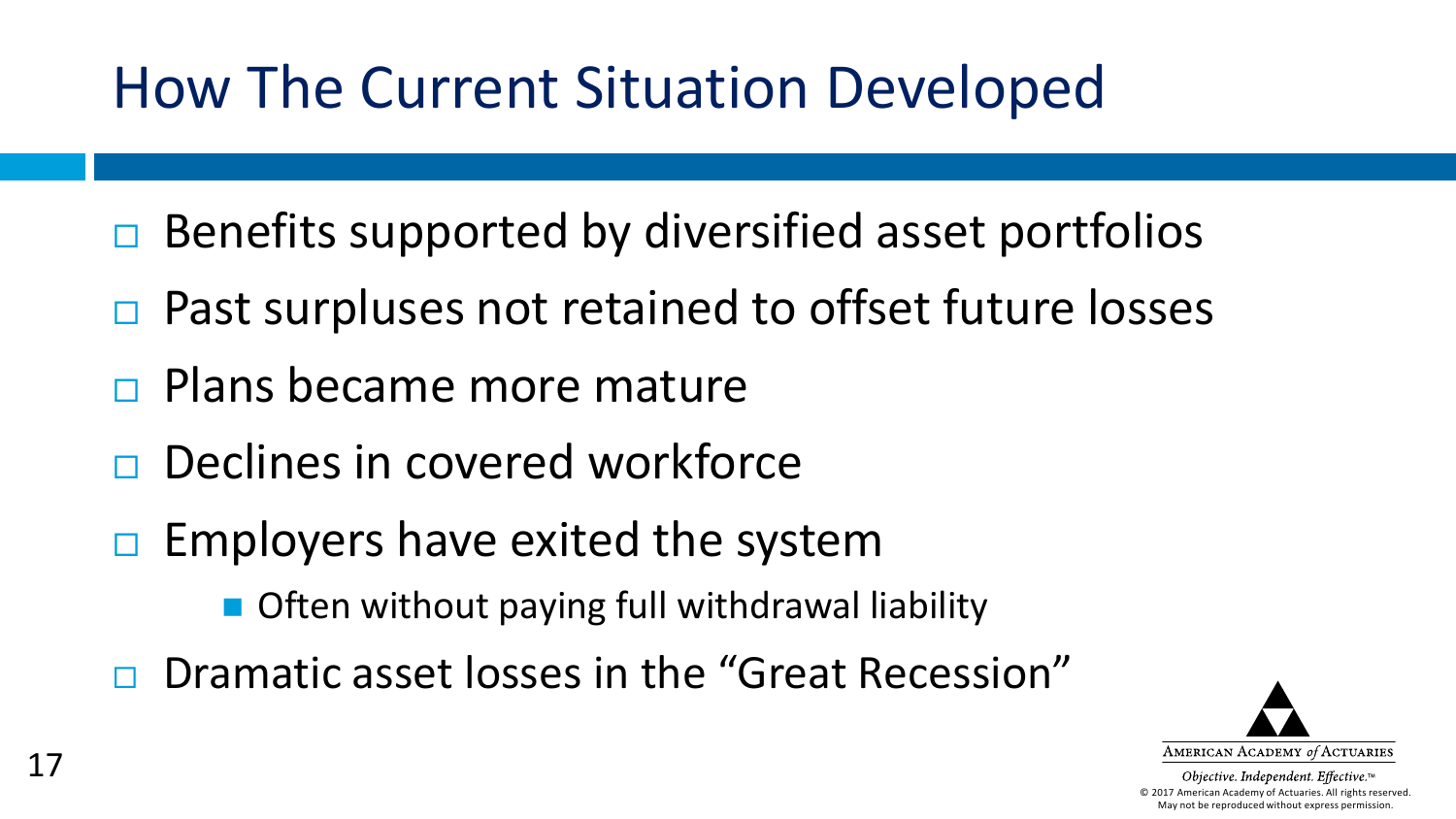### Plan Maturity Case Study

**Decreasing Actives and Increasing Inactives** 





Objective. Independent. Effective.™ © 2017 American Academy of Actuaries. All rights reserved. May not be reproduced without express permission.

Source: Central States, Southeast and Southwest Areas Pension Plans. - Page 18.2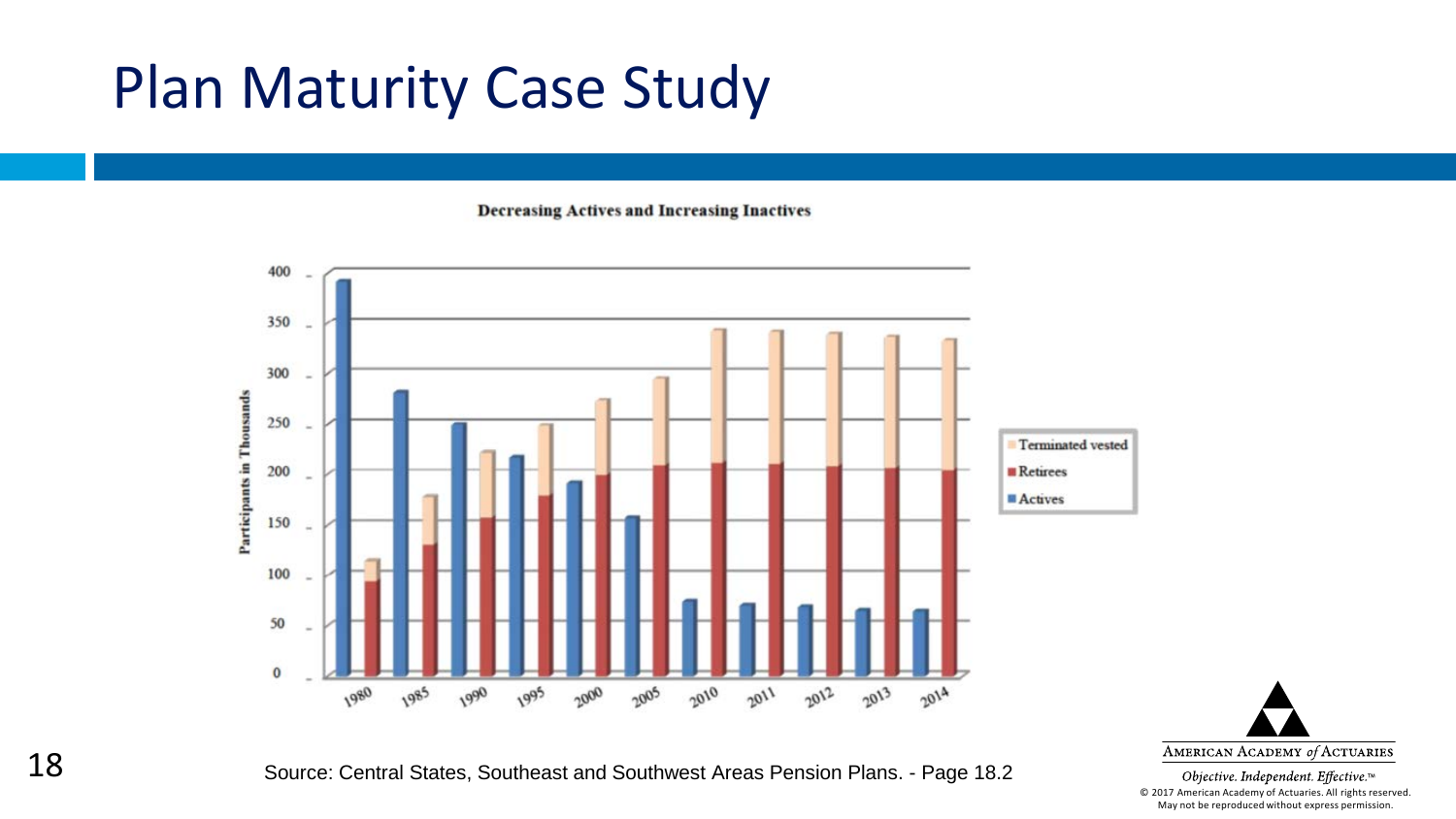

- $\Box$  How can the legacy pensions be addressed
	- **D** PBGC guarantee
- $\Box$  How can these issues be prevented in the future

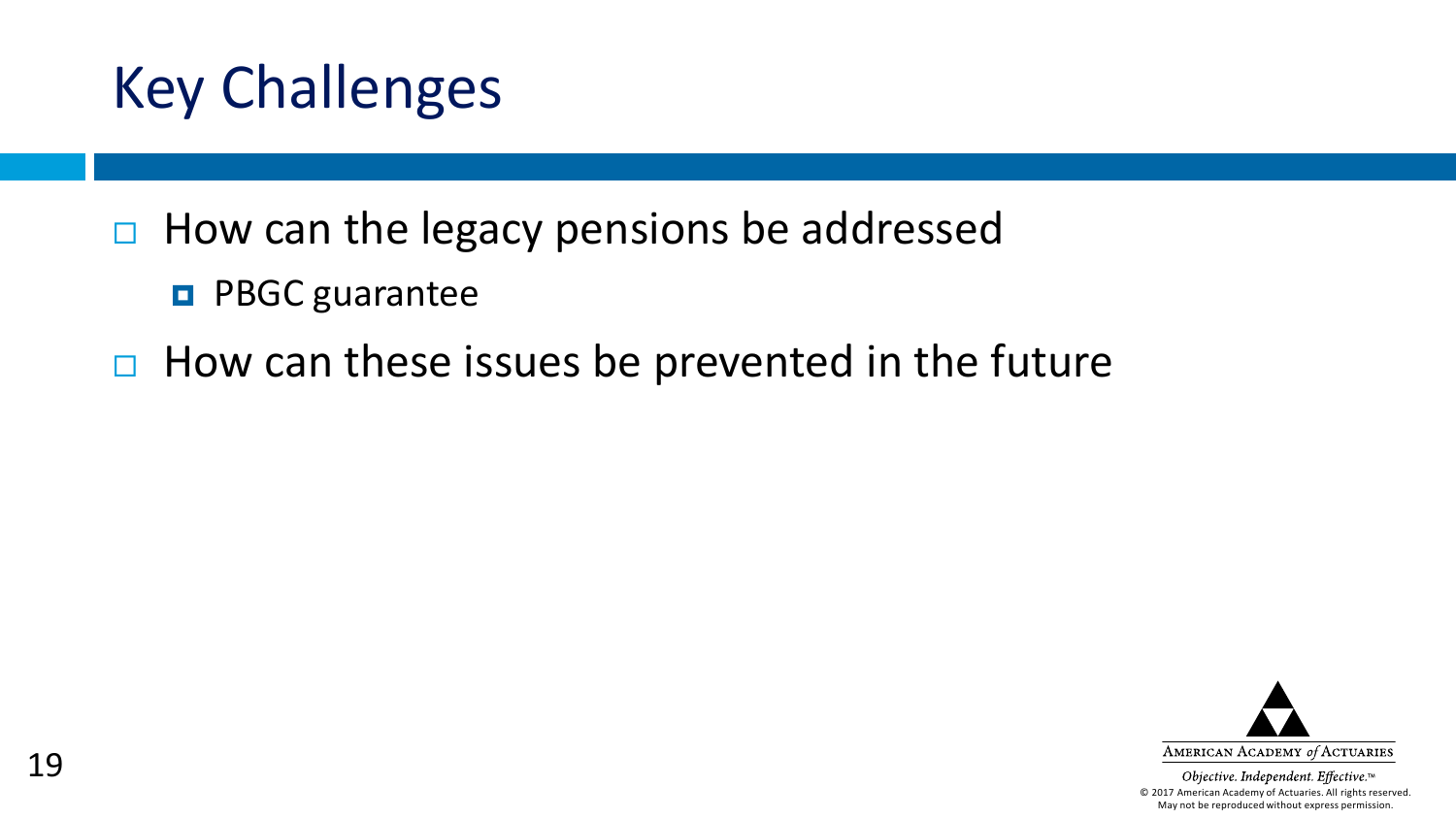# POTENTIAL PATHS FORWARD: LEGACY BENEFITS



Objective. Independent. Effective.™

© 2017 American Academy of Actuaries. All rights reserved. May not be reproduced without express permission.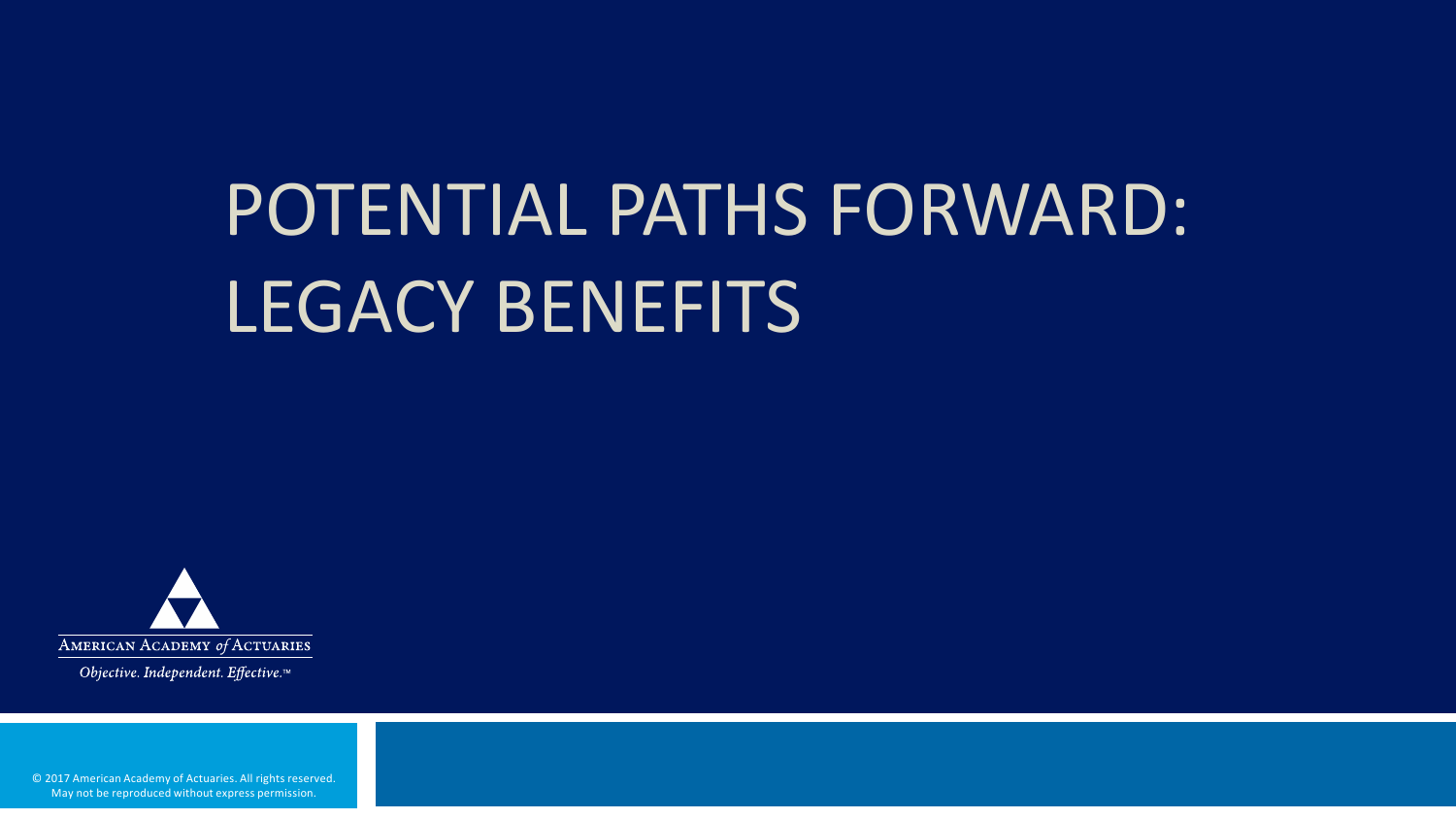## Options for the PBGC

- $\Box$  Options to preserve the PBGC guarantee:
	- **<u>Electrical</u>** Increase revenue
	- **Early intervention**
	- **Reduce payouts**
- □ Affected stakeholders:
	- **Participants & beneficiaries**
	- **D** Unions & employers
	- $\blacksquare$  Taxpayers

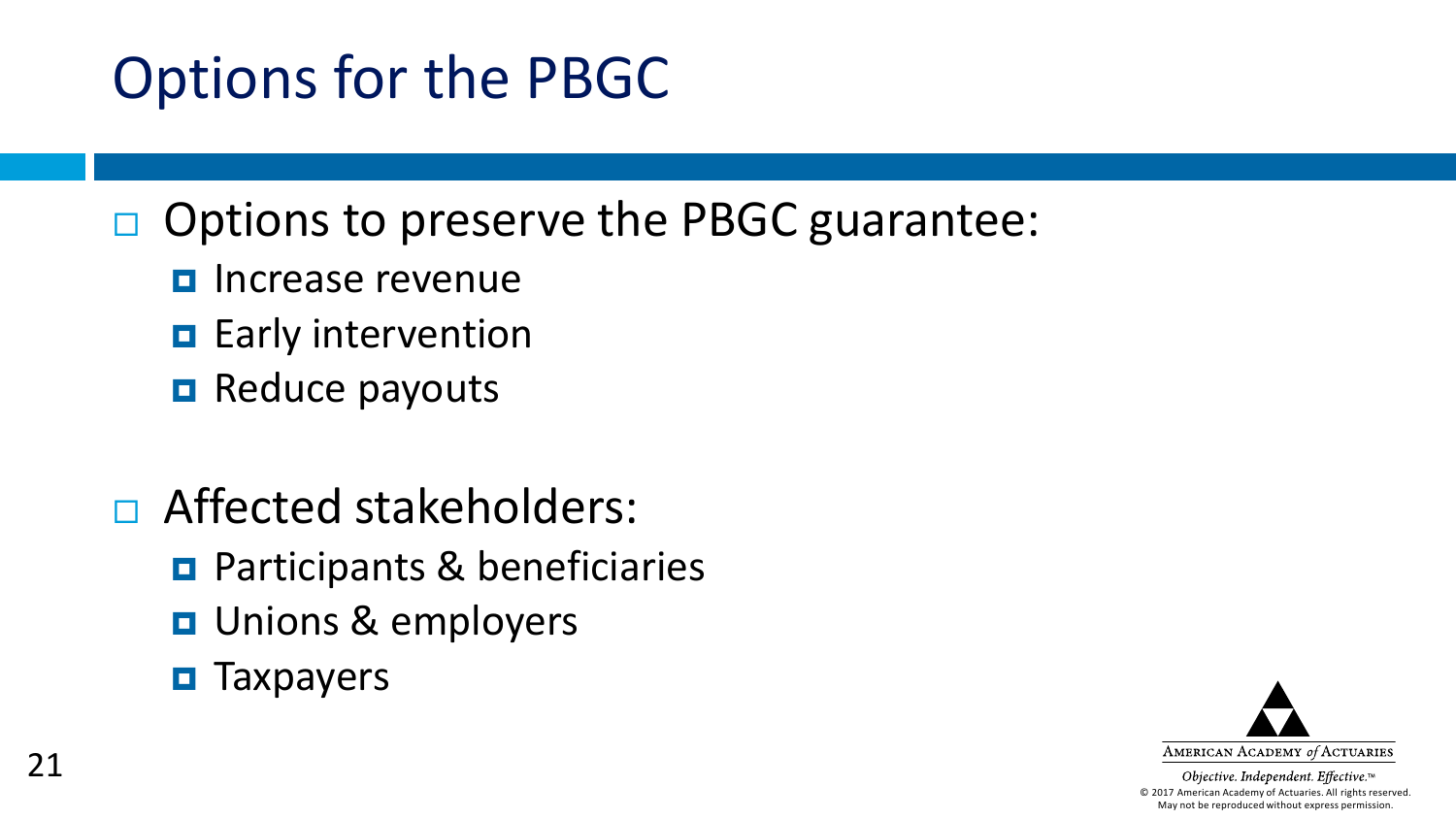## Options for the PBGC: Increase PBGC Revenue Options

- Increase PBGC premiums
- Create specific industry tax or premium
- Impose modest payment from all existing retirees receiving multiemployer plan pensions
- □ Other government support

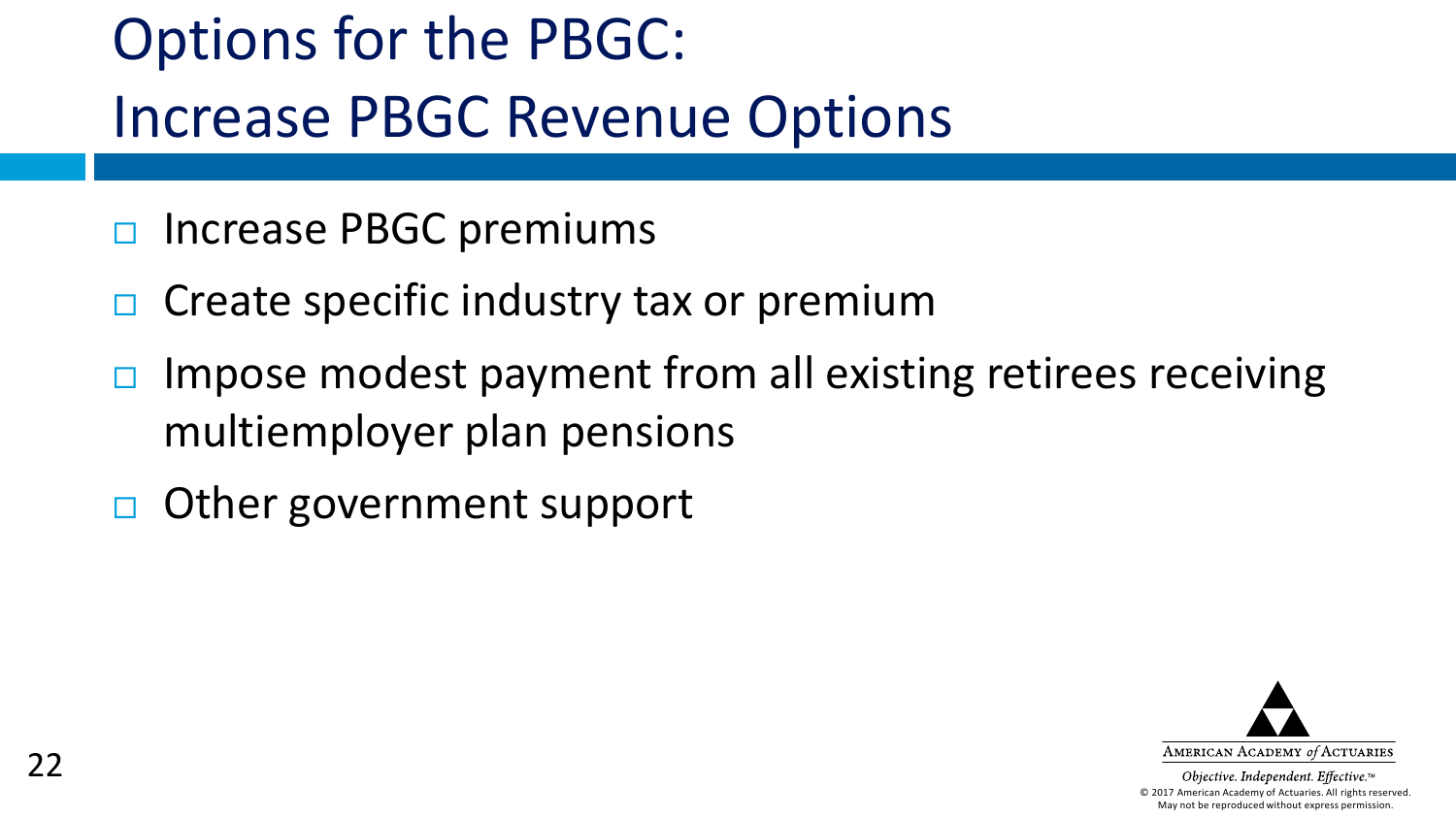## Options for the PBGC: Issues With Increasing Revenue

#### □ Participants & Beneficiaries

- Additional costs may be directly or indirectly passed on to the employees
- **Participants in low wage industries**
- □ Unions & Employers
	- **D** May drive healthy employers and employee organizations out of system
	- $\blacksquare$  Industry may not be healthy enough to pay the amount needed
	- $\Box$  Equity concerns for employers who never participated
- $\Box$  Taxpayers
	- **O** Taxpayers with no relationship to struggling pension plans
	- **Equity concerns for taxpayers who have no pensions of their own**

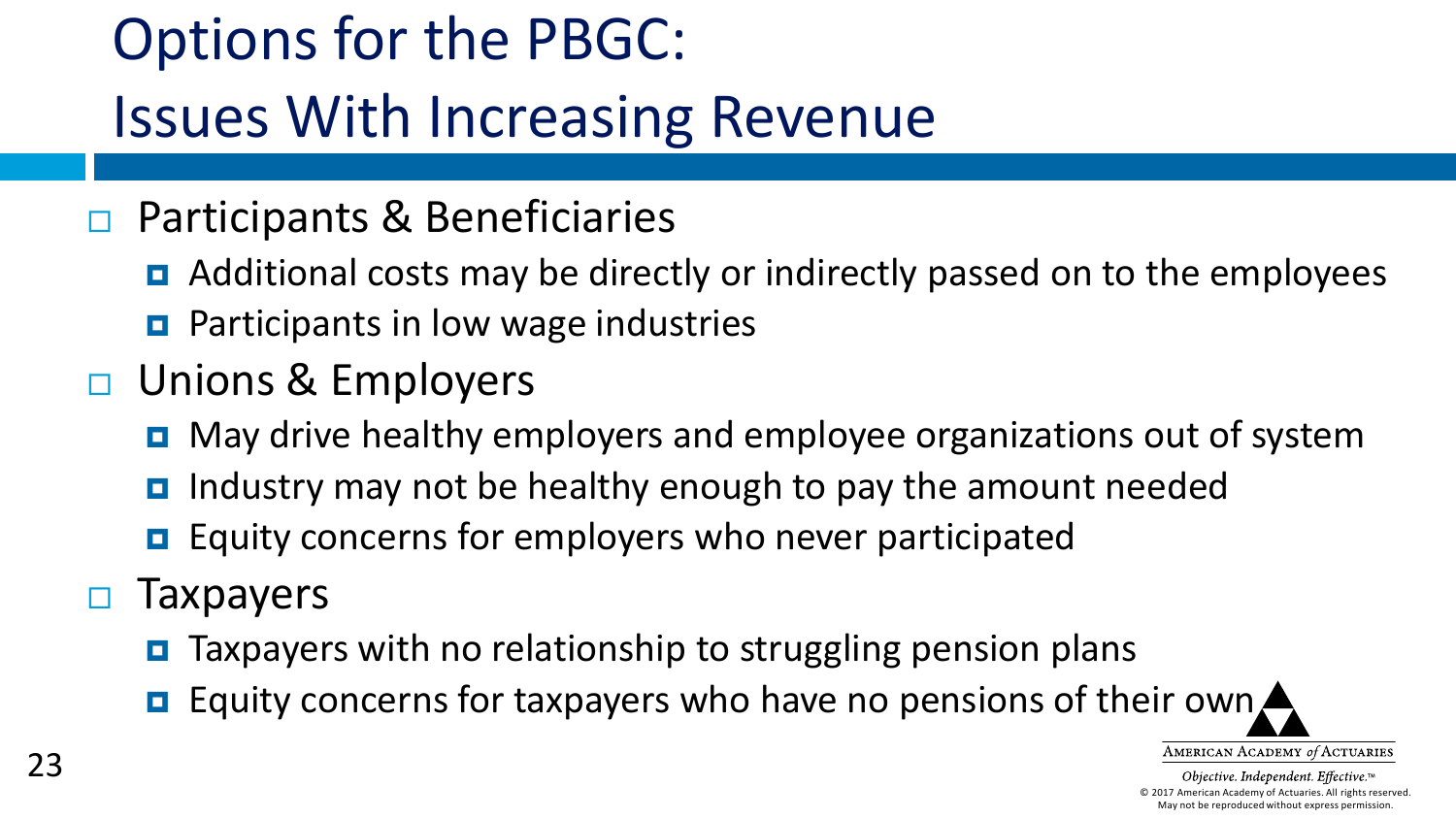## Options for the PBGC: Early Intervention

- PBGC could take over multiemployer plans prior to insolvency
- $\Box$  Resources could be conserved by:
	- $\Box$  Identifying plans before they fail
	- **Reducing benefits before plans fail**
- Issue:
	- Participants would experience benefit reductions earlier

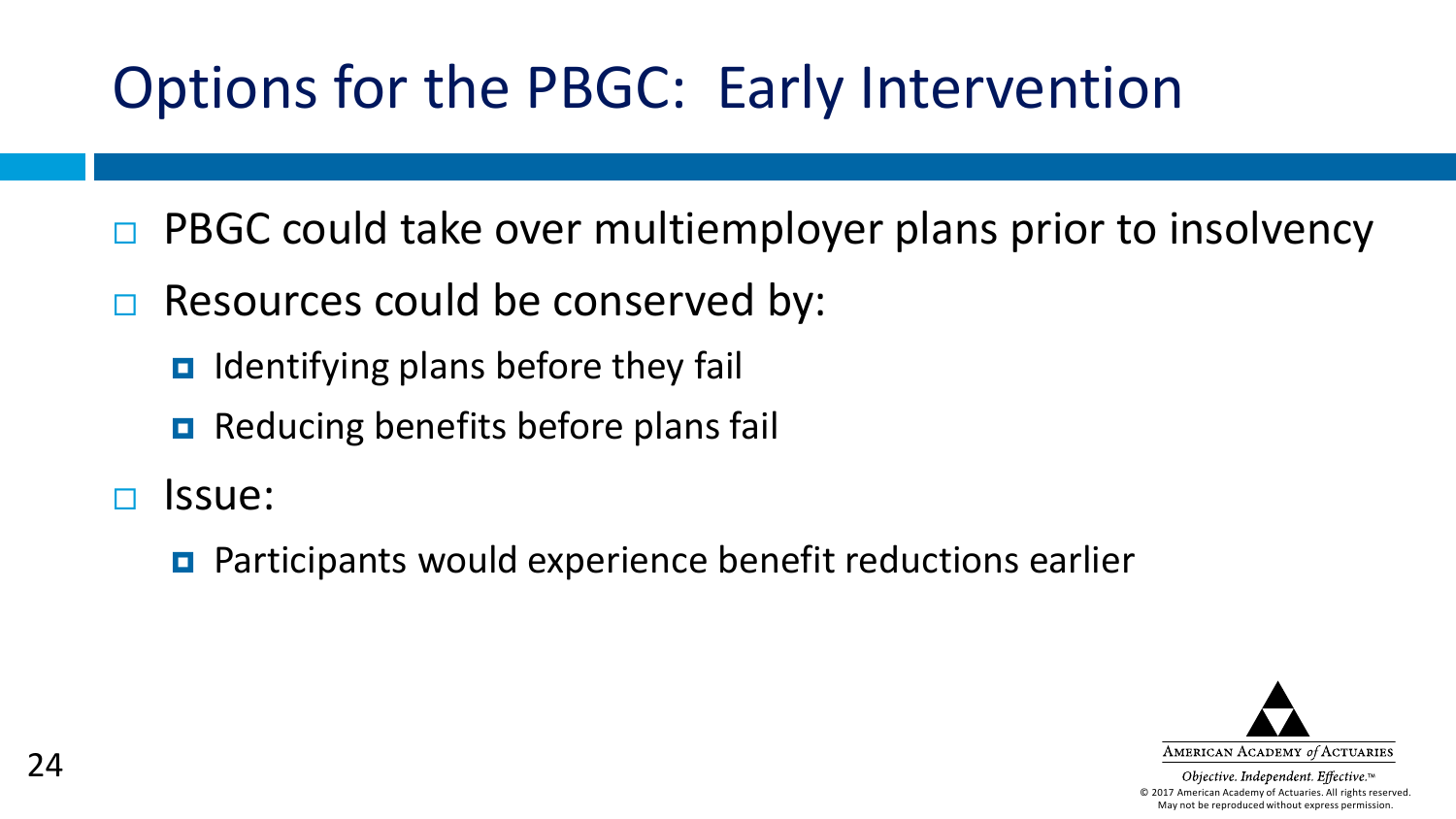## Options for the PBGC: Reduce Payouts

□ Congress could reduce guaranteed benefit level to the amount of resources available

Issues:

- **D** Many retirees live on fixed incomes
- $\Box$  Reduced pension payouts may not be sufficient
- **Benefits guaranteed by PBGC already very low**

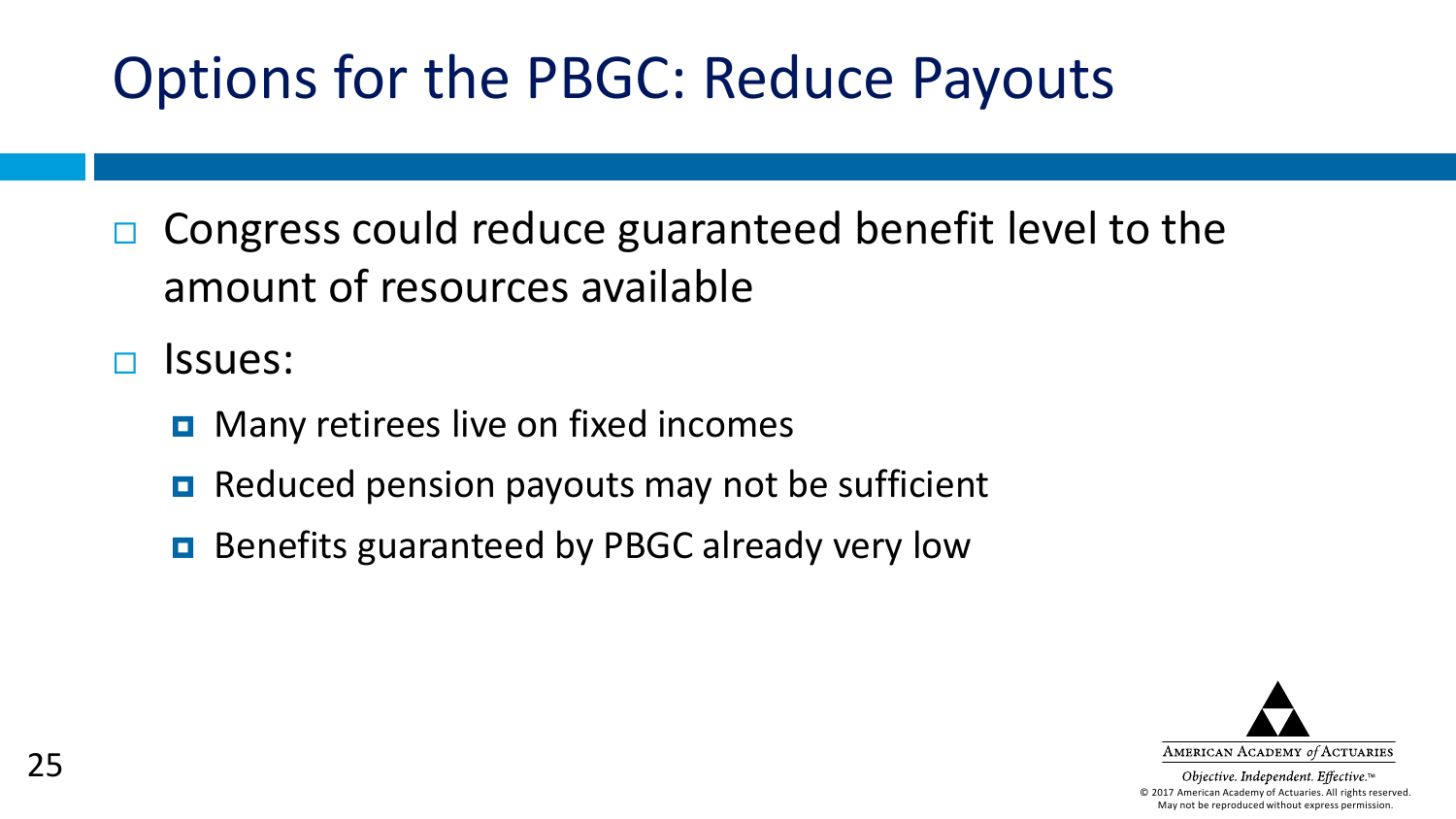## Legacy Benefits

- $\Box$  Reductions in claims can help keep the PBGC solvent
- $\Box$  Will likely require some combination of:
	- **D** Increased plan revenue
	- $\blacksquare$  Reduced benefit payments

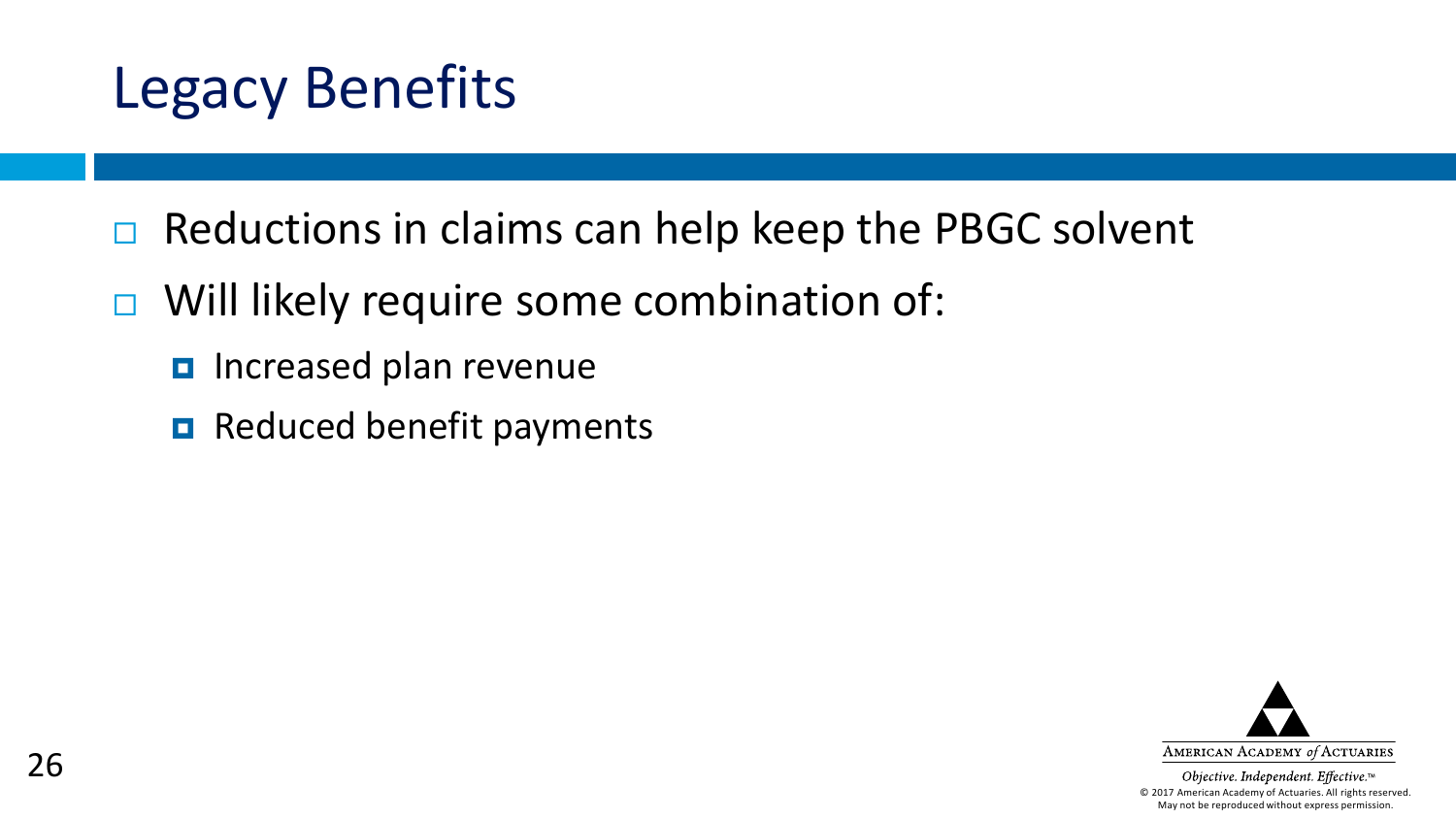#### MPRA

MPRA was intended to address legacy liabilities

- Benefits could be suspended to as low as 110% of the PBGC guarantee if plan is projected to remain solvent after the suspensions
	- Only one plan has been approved
	- Several applications denied or withdrawn
- Plan could be partitioned with PBGC immediately paying guaranteed benefits for a portion of the plan
	- No partitions have been approved so far
- $\Box$  If MPRA is going to be a meaningful part of the path forward, many more plans will need to have suspensions approved

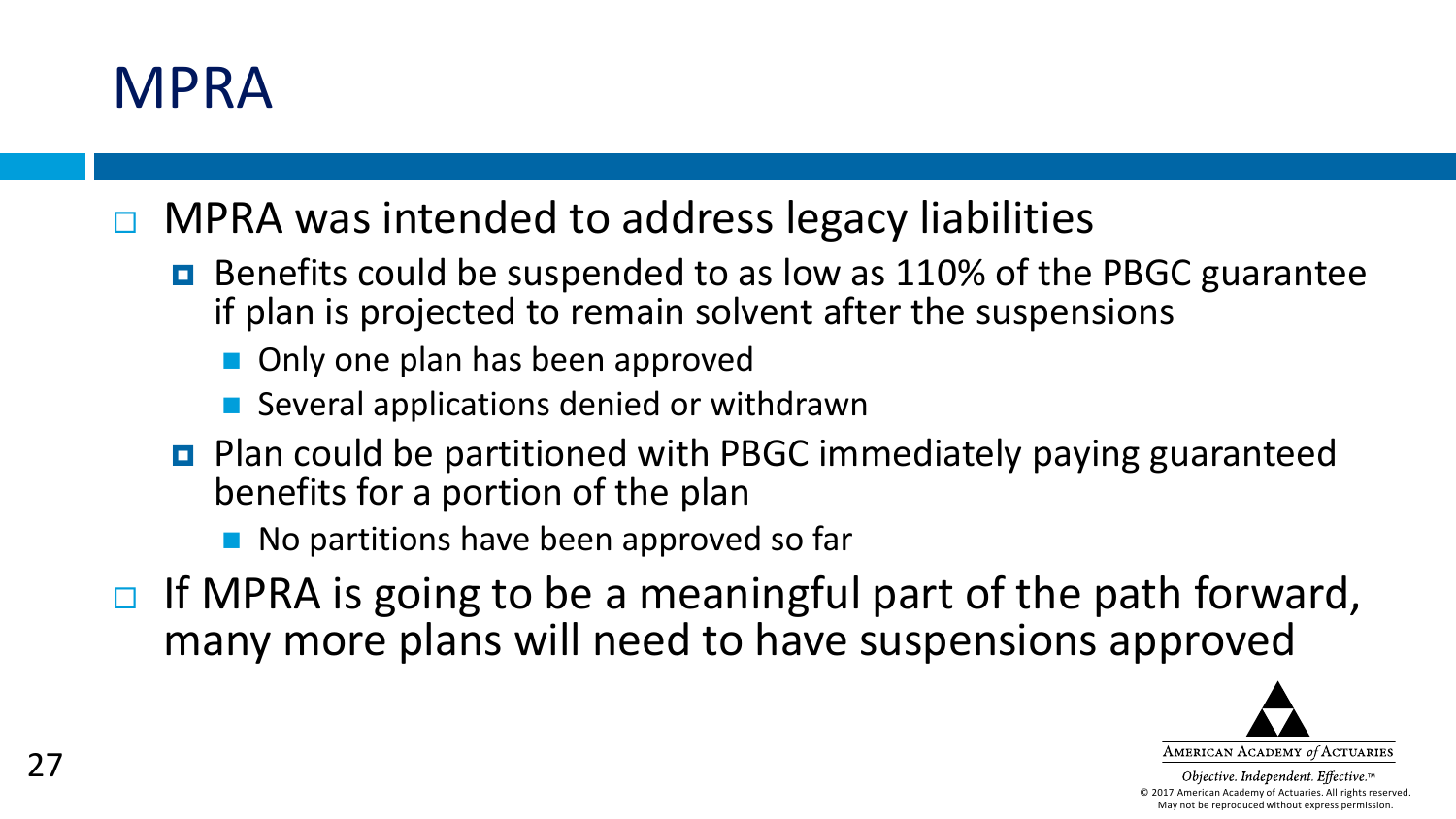## Potential Components of Solution

- Isolate liabilities attributable to employers that left the plan ("orphan liabilities")
- $\Box$  Loans to troubled plans or employers
- Strengthen withdrawal liability and bankruptcy laws
- Increase minimum funding requirements
- $\Box$  Promote growth in economy, particularly for affected industries

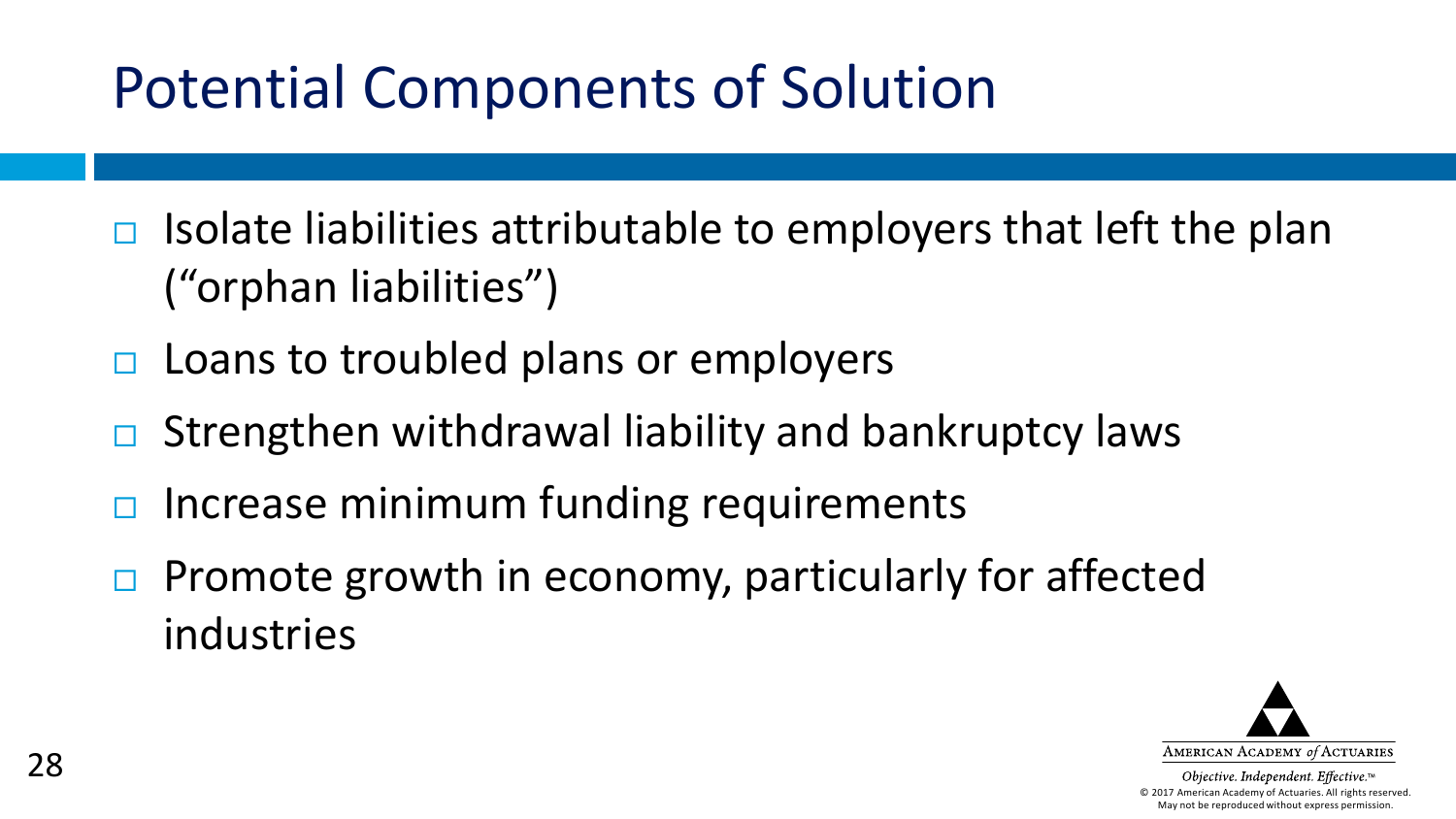## Loans to Troubled Plans or Employers

- $\Box$  Borrow money at a low interest rate and invest the proceeds in the plan
	- **Provides a longer timeframe for employers to pay the costs**
	- **Provides leverage on plan investment returns relative to the borrowing** rate
- $\Box$  Transfer some risk from employers, participants, and the PBGC to the entity that issues or guarantees the loan
- $\Box$  Participants can retain a portion of the risk by converting their fixed benefits to benefits that vary with investment returns
	- **O** Converting legacy fixed benefits to variable benefits is a strategy that could also be combined with some other options

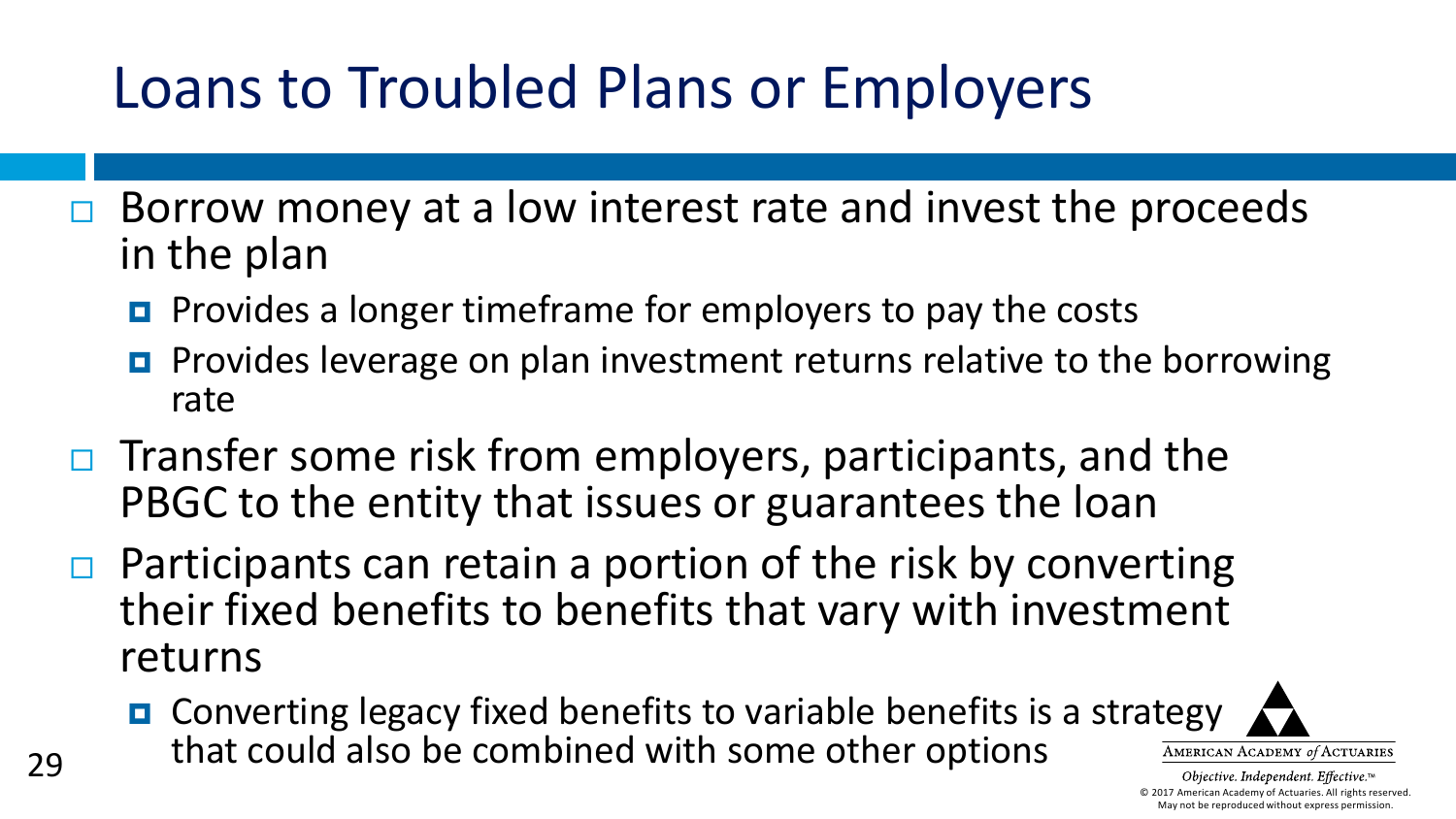## Withdrawal Liability and Bankruptcy

- $\Box$  Employers that withdraw or declare bankruptcy without paying their full withdrawal liability on mass withdrawal assumptions have transferred a liability and/or a risk to the remaining employers
- $\Box$  An option could be to increase the priority of plan claims for withdrawal liability on employers and raise the cap on withdrawal liability payments
- Increasing the plan's claims on employers reduces the ability of other creditors to collect on their claimsAMERICAN ACADEMY of ACTUARIES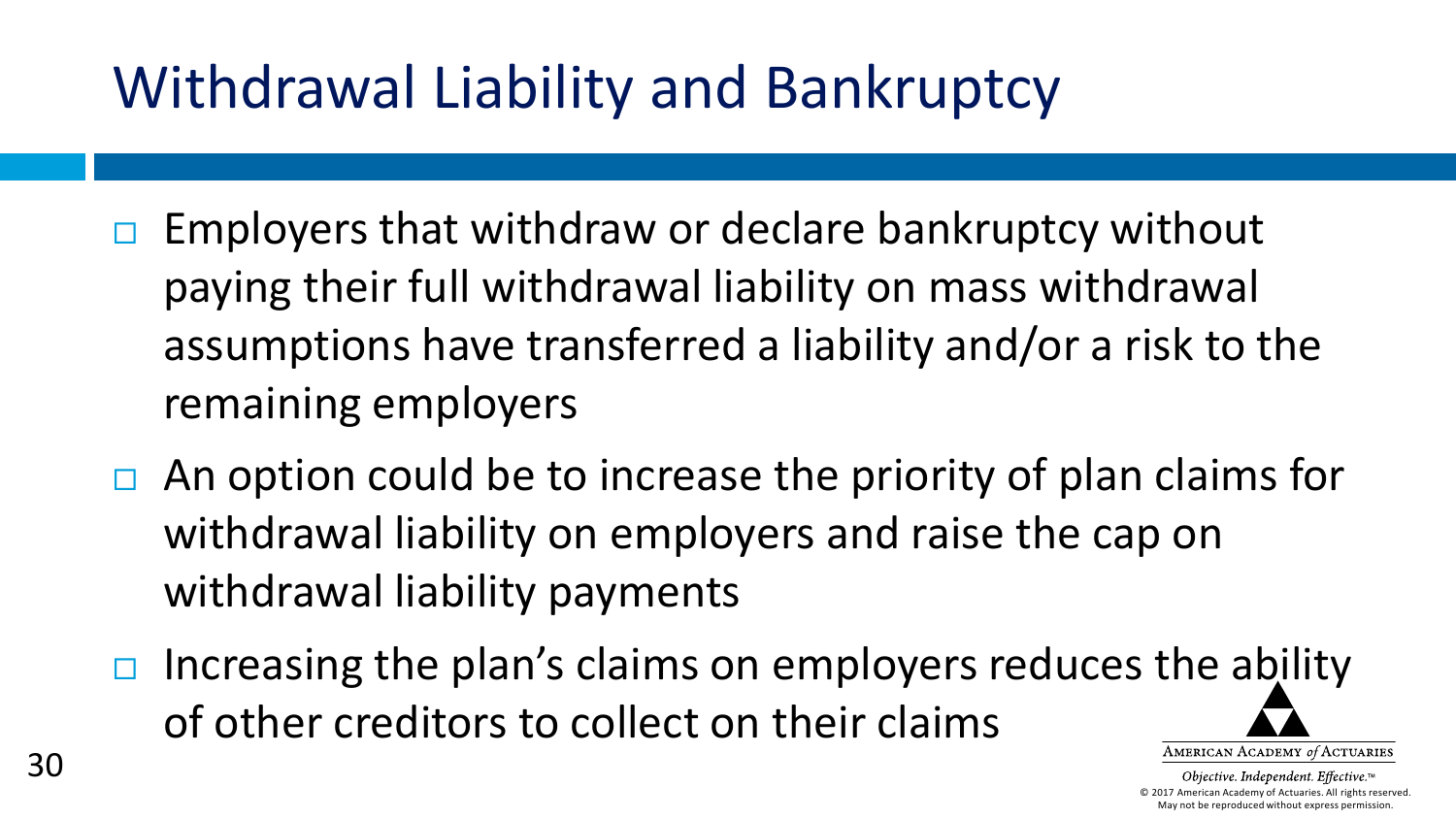## POTENTIAL PATHS FORWARD: FUTURE BENEFITS



Objective. Independent. Effective.™

© 2017 American Academy of Actuaries. All rights reserved. May not be reproduced without express permission.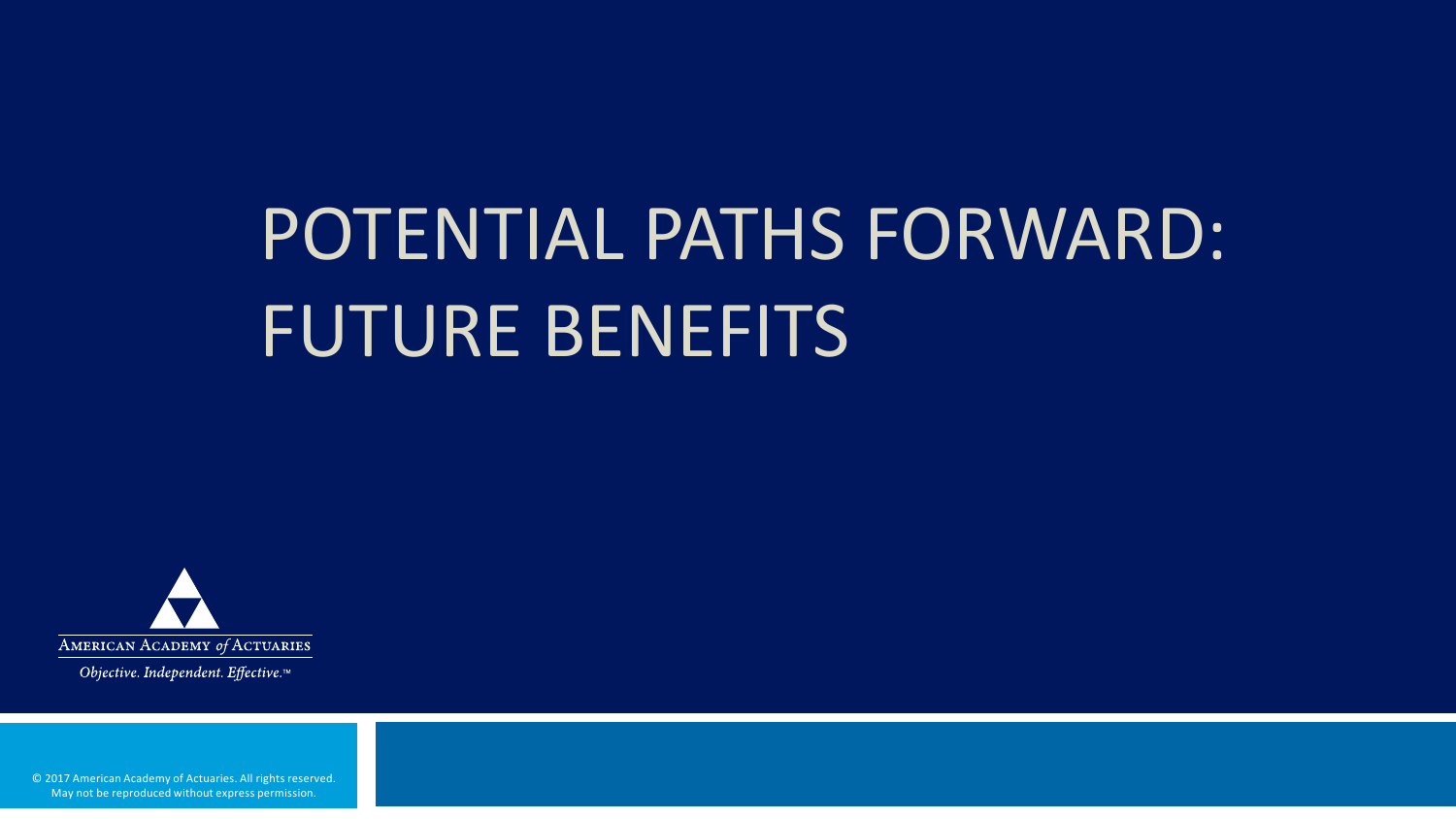## Securing Future Benefits

□ Need to do more than address currently troubled plans

**□** Desired long-term solution

- $\Box$  Cost predictability/stability for employers
- $\Box$  Retirement security for employees
- **□** Need to manage risks to reflect changes in workforce demographics and the economic environment

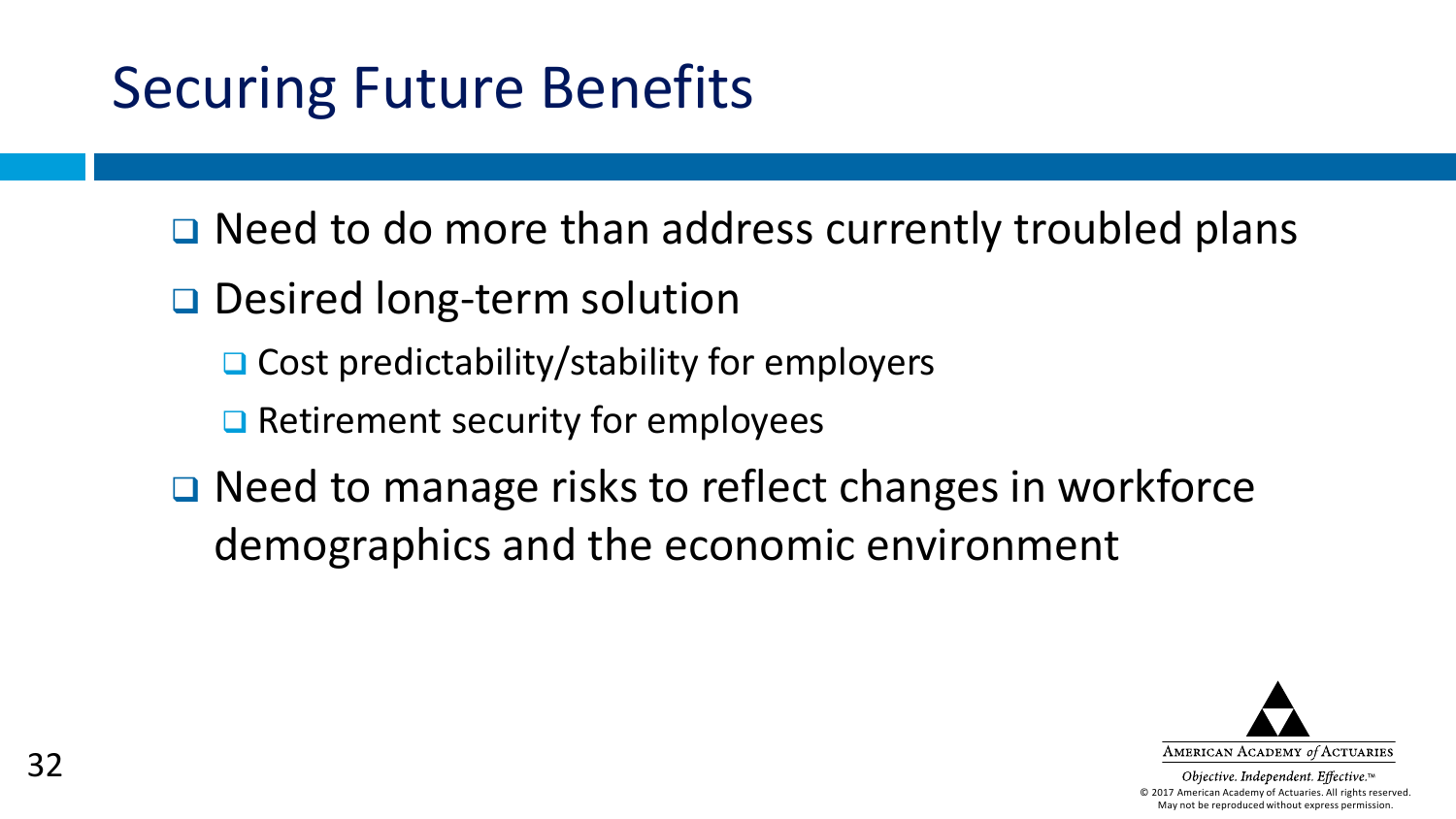## New Structures to Secure Future Benefits

- $\Box$  DC follows corporate trends
- $\Box$  Risk-sharing combines DB and DC features
- Trade-offs between two objectives
	- $\blacksquare$  Predictable cost
	- $\blacksquare$  Predictable benefit

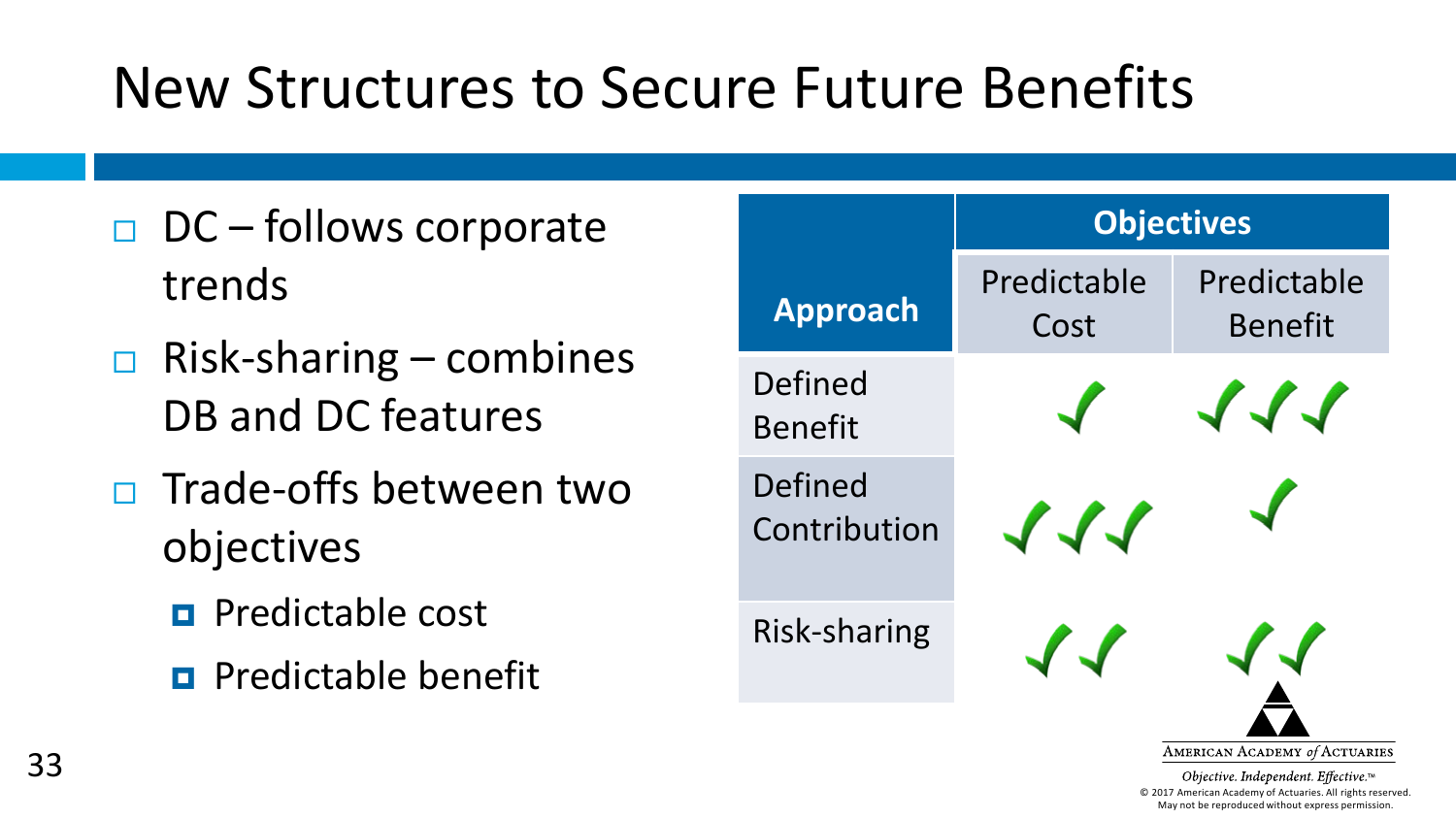## New Structures to Secure Future Benefits

- $\Box$  Restructure withdrawal liability and bankruptcy laws
	- $\blacksquare$  Make joining the system more attractive to new employers
- $\Box$  Review and enhance funding and investment requirements
	- Consider plan maturity and ability to take risk
- $\Box$  Improve transparency
	- **D** Communicate risks in advance

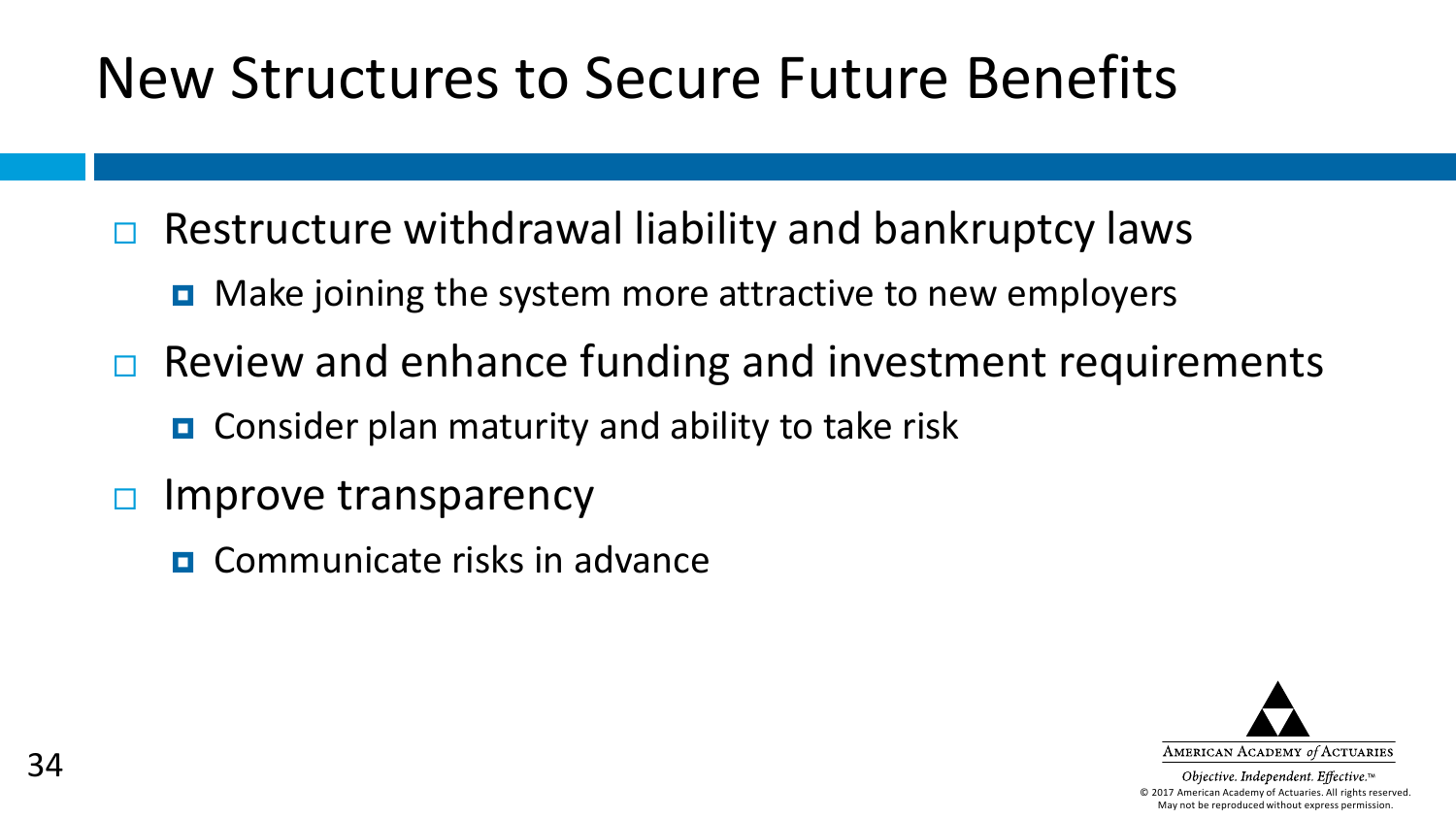## Bringing it all together



AMERICAN ACADEMY of ACTUARIES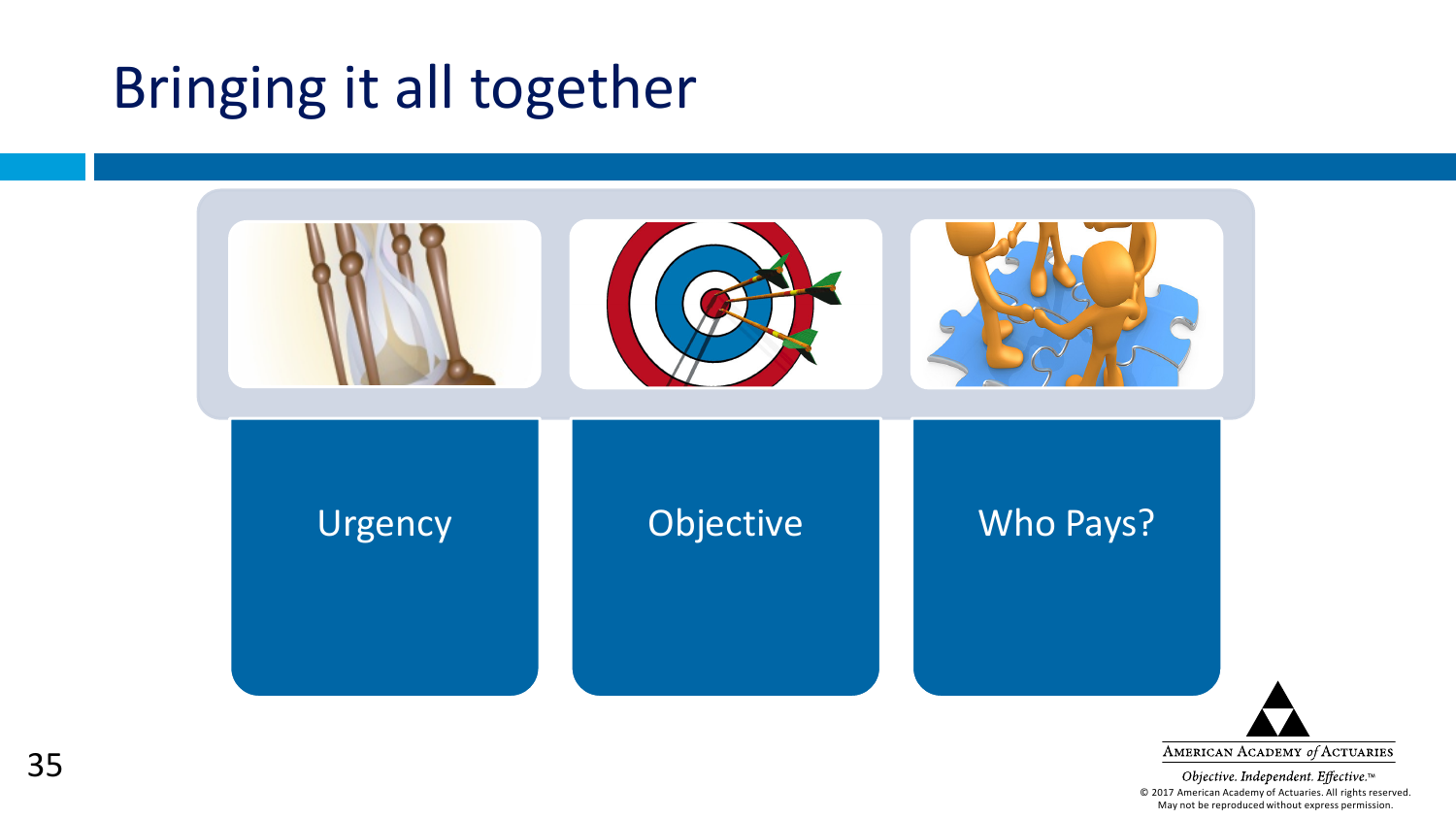#### Multiemployer Pension Plans: Potential Paths Forward

## Questions?